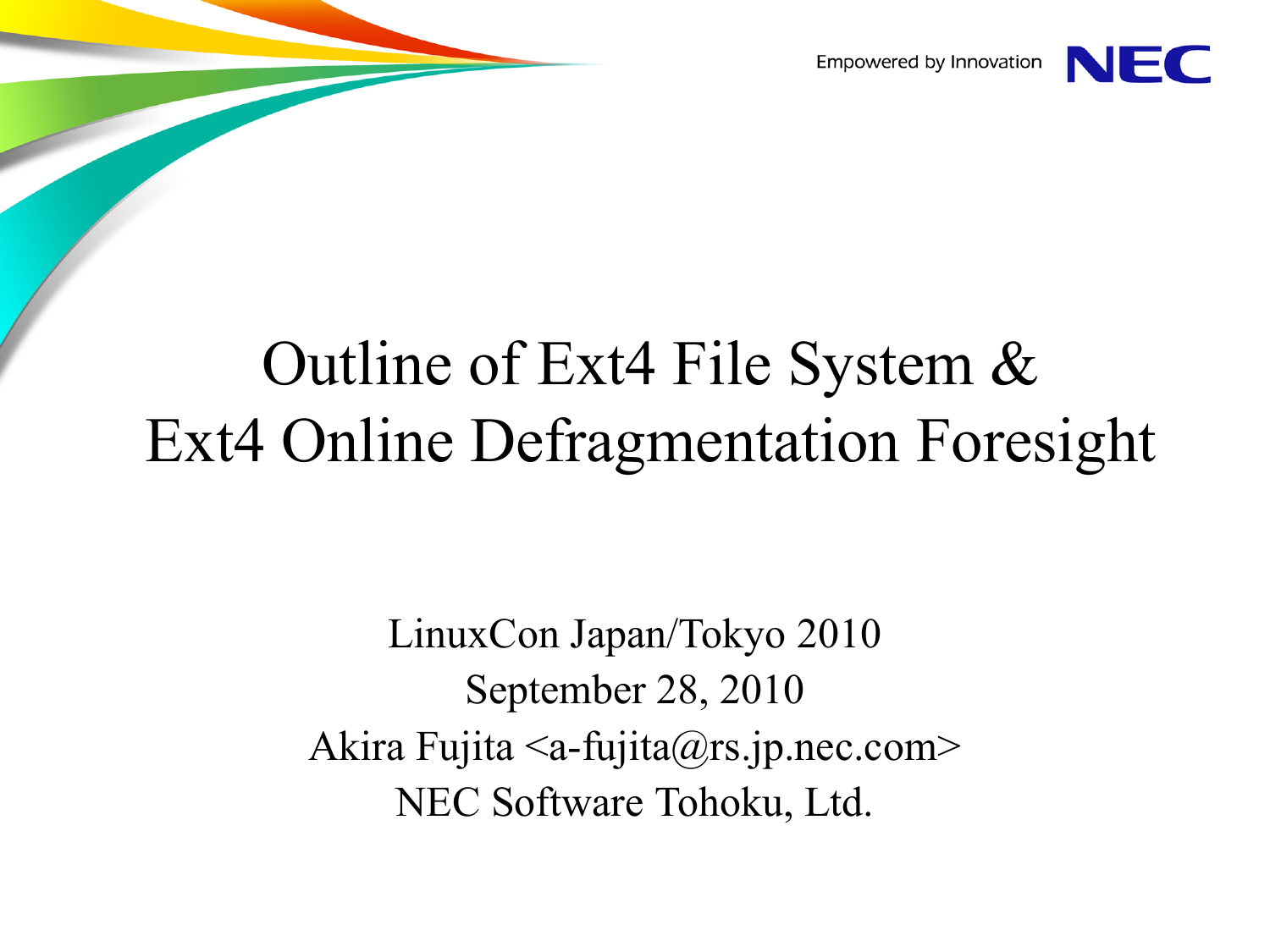#### Self Introduction

Name: Akira Fujita

Company: NEC Software Tohoku, Ltd. in Sendai, Japan.

Since 2004, I have been working at NEC Software Tohoku developing Linux file system, mainly  $ext{3}$  and ext4 filesystems.

Currently, I work on the quality evaluation of ext4 for enterprise use, and also develop the ext4 online defragmentation.





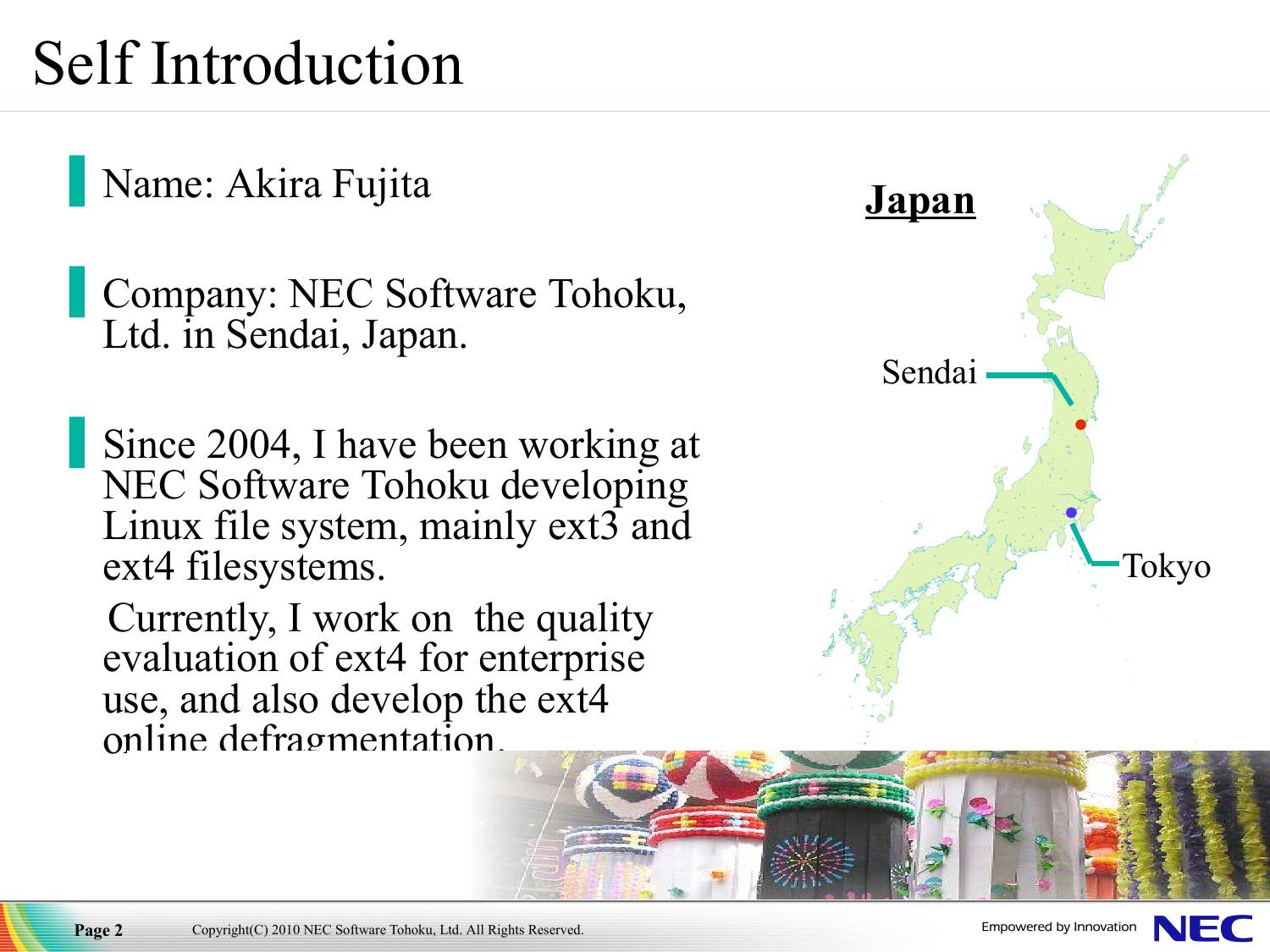#### Outline

[What](#page-3-0) is ext4 Ext4 [features](#page-4-0) **[Compatibility](#page-11-0)** [Performance](#page-12-0) measurement [Recent](#page-25-0) ext4 topics

What is ext4 [online](#page-27-0) defrage Relevant file [defragmentation](#page-28-0) [Current](#page-36-0) status / future plan

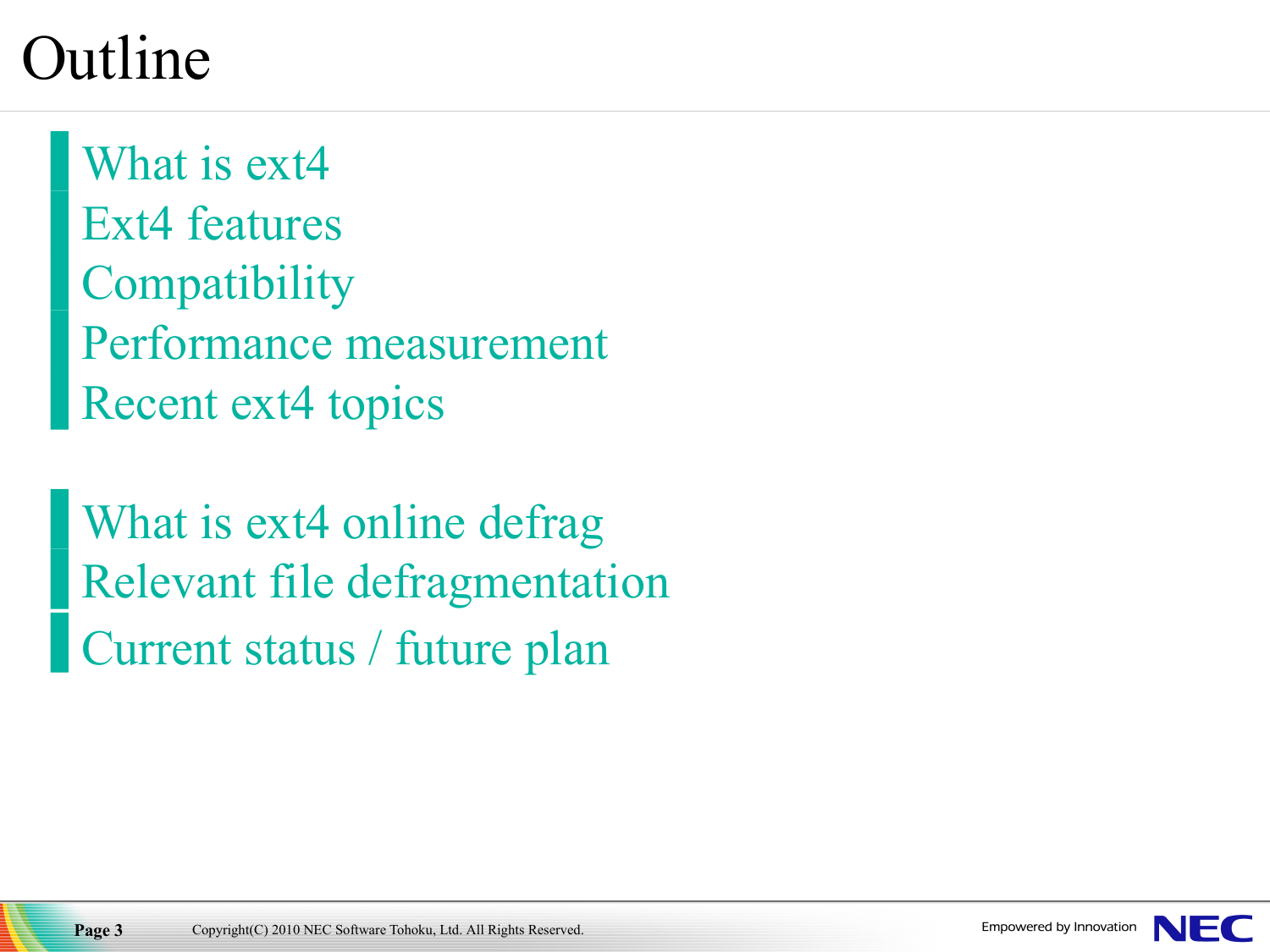#### <span id="page-3-0"></span>What is ext4

Ext4 is the successor of ext3 which is developed to solve performance issues and scalability bottleneck on ext3 and also provide backward compatibility with ext3.

Ext4 development began in 2006. Included in stable kernel 2.6.19 as EXPERIMENTAL (ext4dev). Since kernel 2.6.28, ext4 has been released as stable (Renamed from ext4dev to ext4 in kernel 2.6.28).

**Maintainers** Theodore Ts'o [tytso@mit.edu](mailto:tytso@mit.edu) , Andreas Dilger [adilger.kernel@dilger.ca](mailto:adilger.kernel@dilger.ca) ML [linux-ext4@vger.kernel.org](mailto:linux-ext4@vger.kernel.org)

Ext4 Wiki

http://ext4.wiki.kernel.org

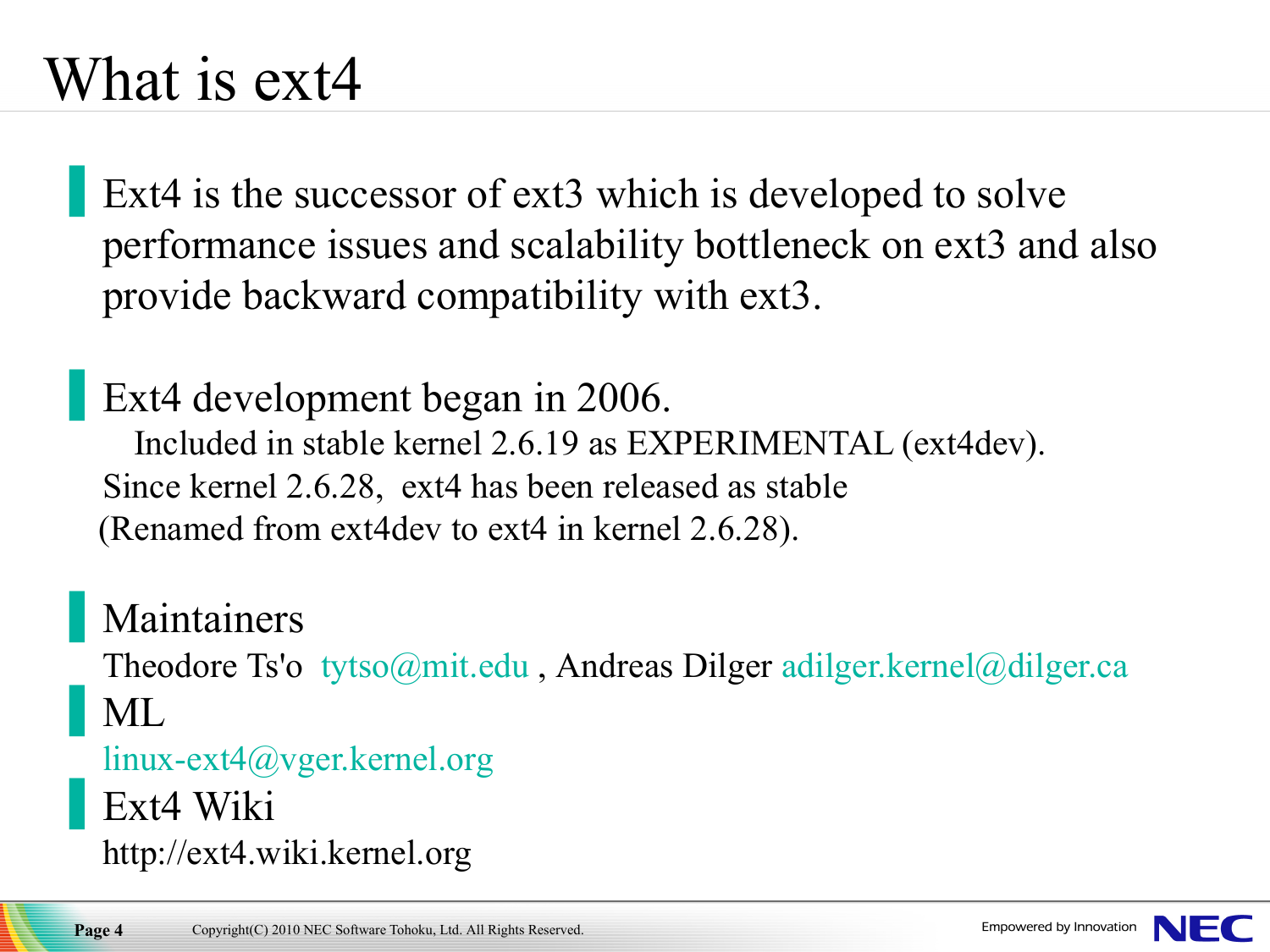# <span id="page-4-0"></span>Ext4 features

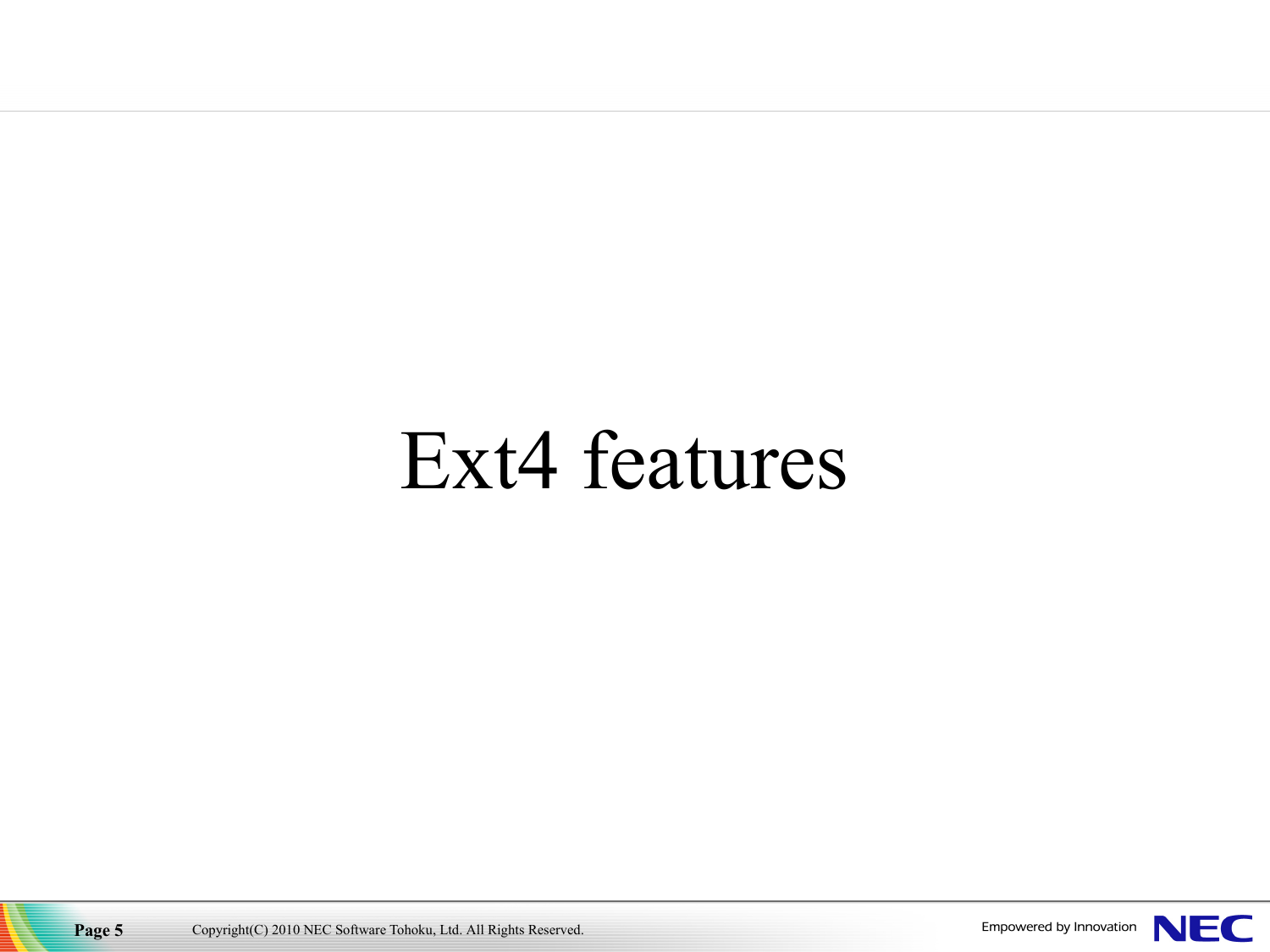#### Ext4 features

Bigger file/filesystem size support.

Compared to ext3, ext4 is:

8 times larger in file size, 65536 times(!) larger in filesystem size.

| Filesystem | Max. file size | Max. filesystem size |
|------------|----------------|----------------------|
| $ext{3}$   | 2TB            | 16TB                 |
| $ext{4}$   | 16TB           | $\cdot$ EP $\cdot$   |

I/O performance improvement: delayed allocation, multi block allocator extent map and persistent preallocation.

Fast fsck: flex bg and uninit bg

Reliability: journal checksumming

Maintenance: online defrag

Misc: backward compatibility with ext2/ext3, nanosec timestamps, subdir scalability, etc.

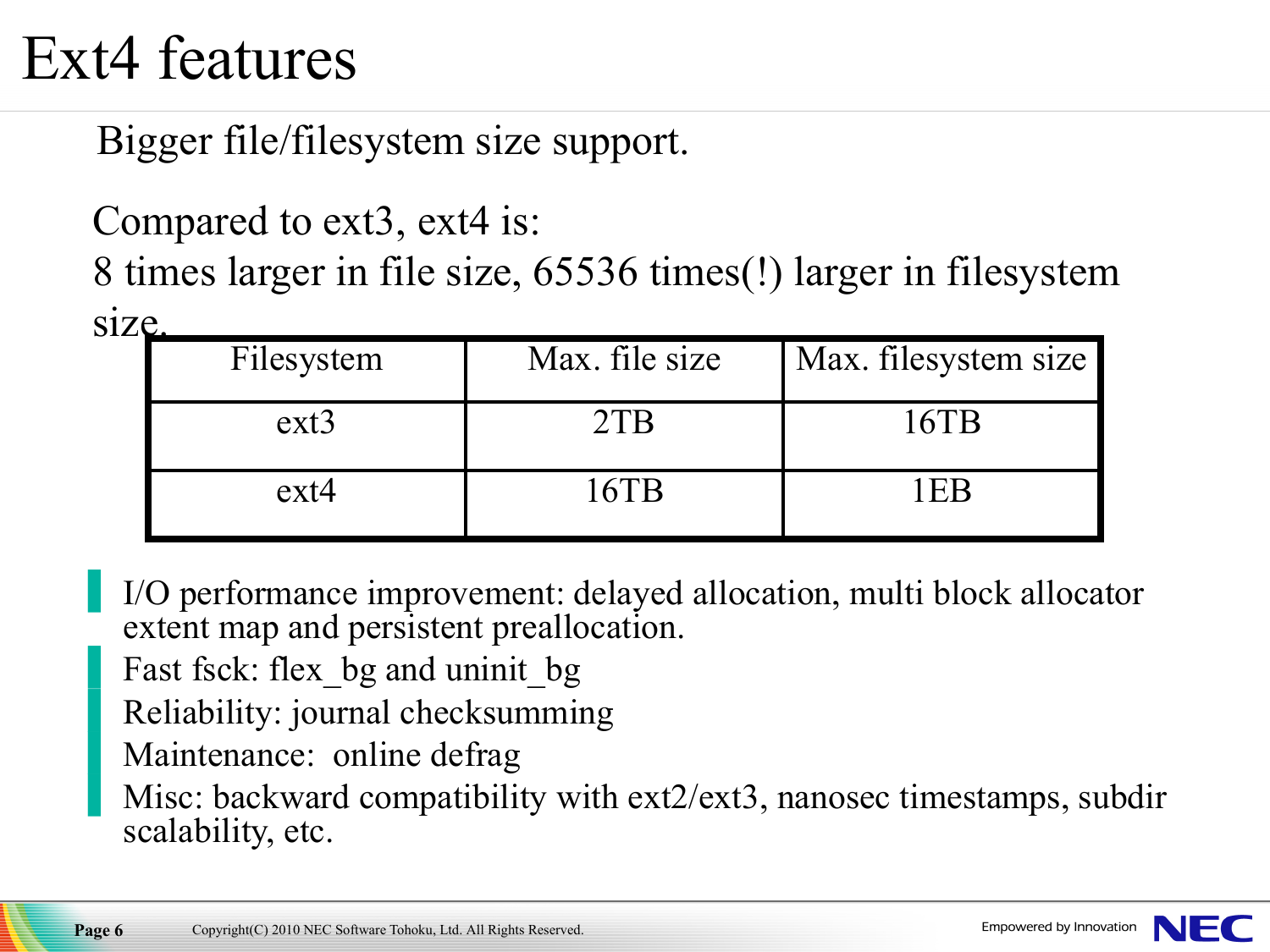#### Feature flags

#### Feature flags of ext filesystems

|      | Ext2 features (common)                                   | Ext <sub>3</sub> features | Ext4 features                                                                         |
|------|----------------------------------------------------------|---------------------------|---------------------------------------------------------------------------------------|
| Ext4 | ext attr resize inode dir index<br>filetype sparse_super | has journal               | huge file uninit bg dir nlink<br>extra isize extent <sup>1</sup> flex $b\mathbf{g}^1$ |

<sup>1</sup> unremovable feature flag

Note: Feature flags are enabled/disabled by tune2fs, except for flex\_bg (only by mkfs).

If you set uninit bg and dir index feature flags, you need to run e2fsck with –pD options to enable them.

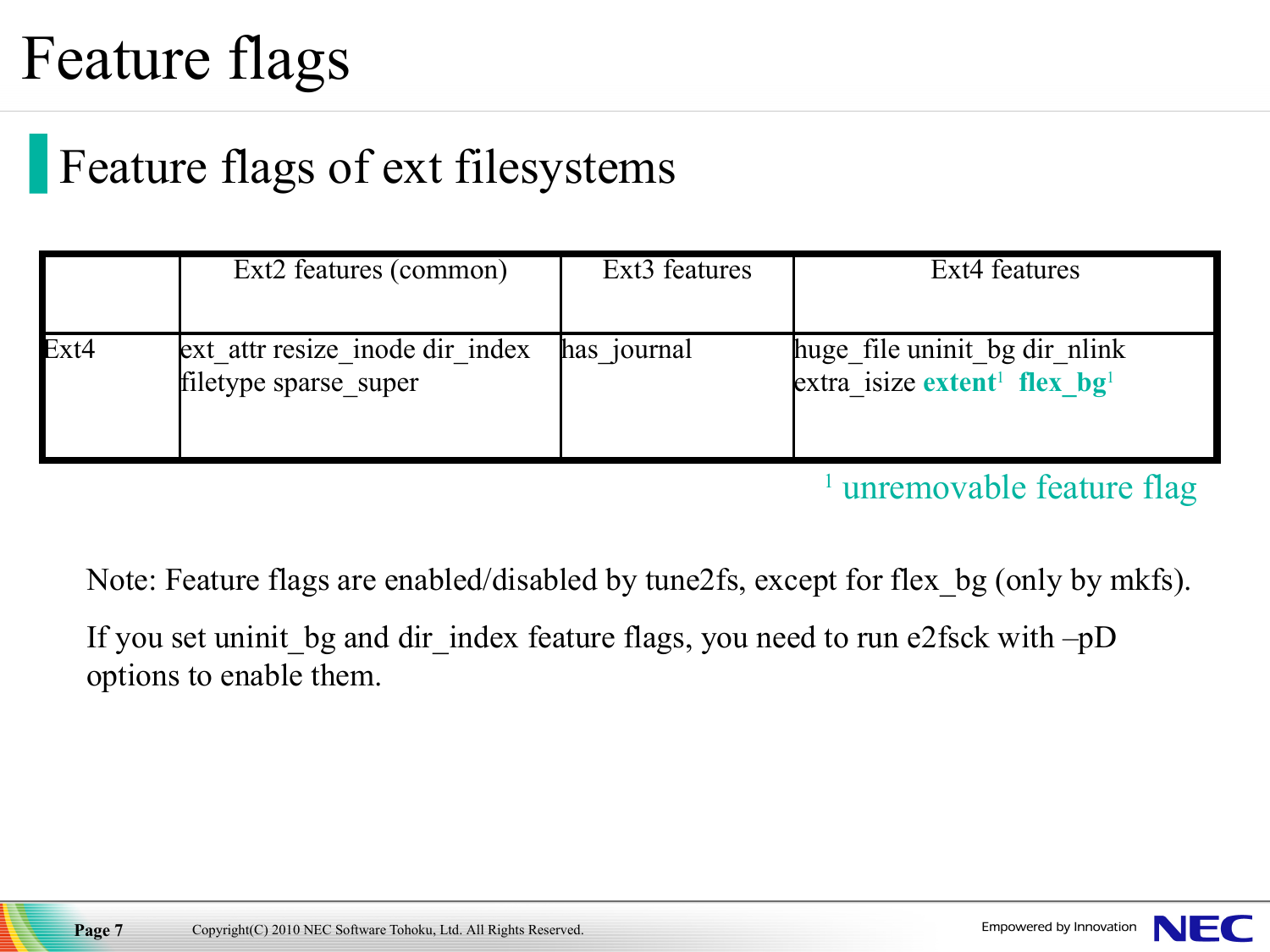### Indirect Block Map and Extent Map

Ext4 supports two block maps. Extent map is more efficient and can handle large file in comparison with indirect block map.



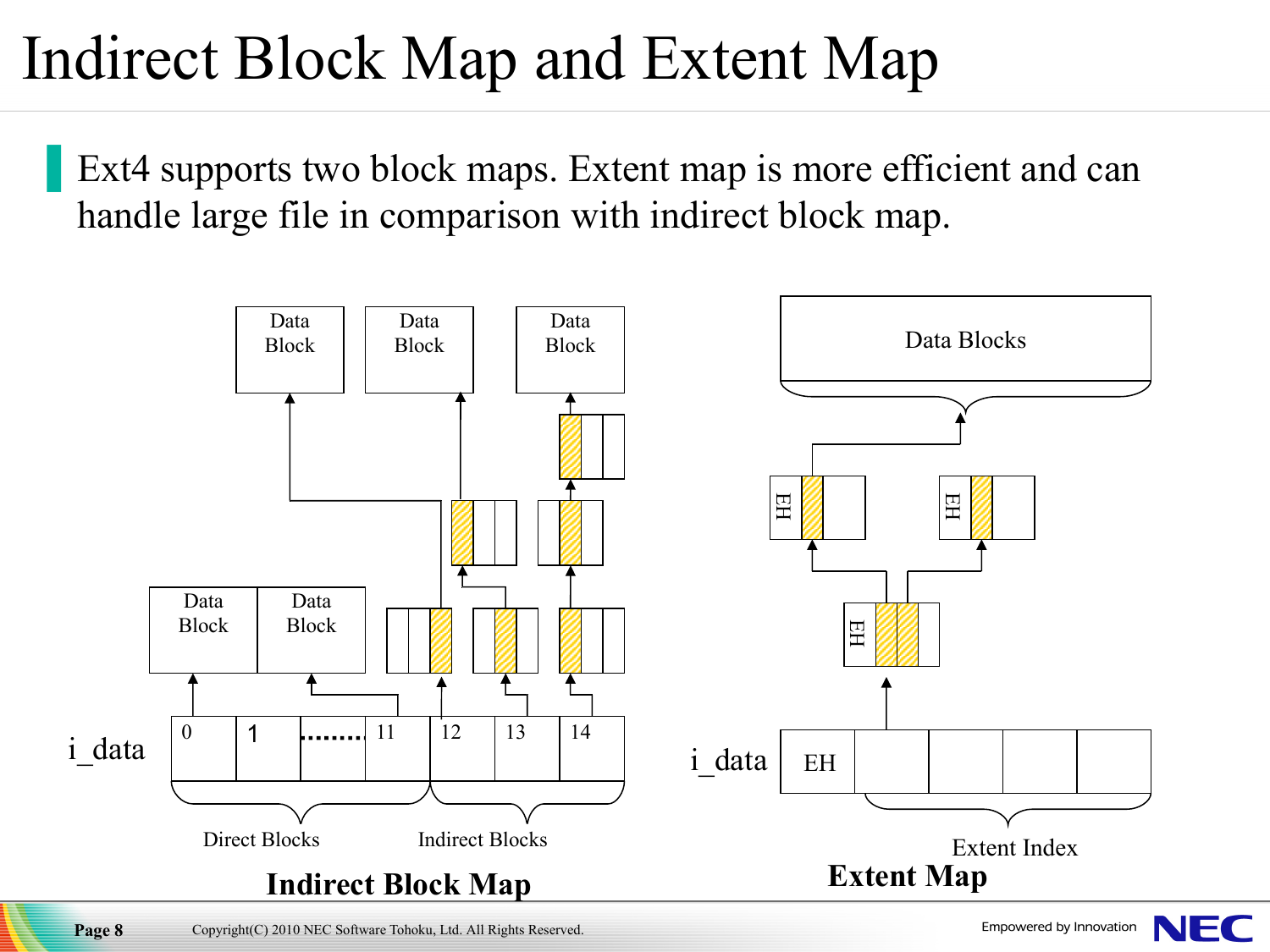## Multiple block allocator

Contiguous multiple blocks are allocated at once to prevent file fragmentation. This decreases CPU utilization and seek time.

Contiguous free blocks of block group are managed by the buddy system in memory  $(2^0-2^13)$ .



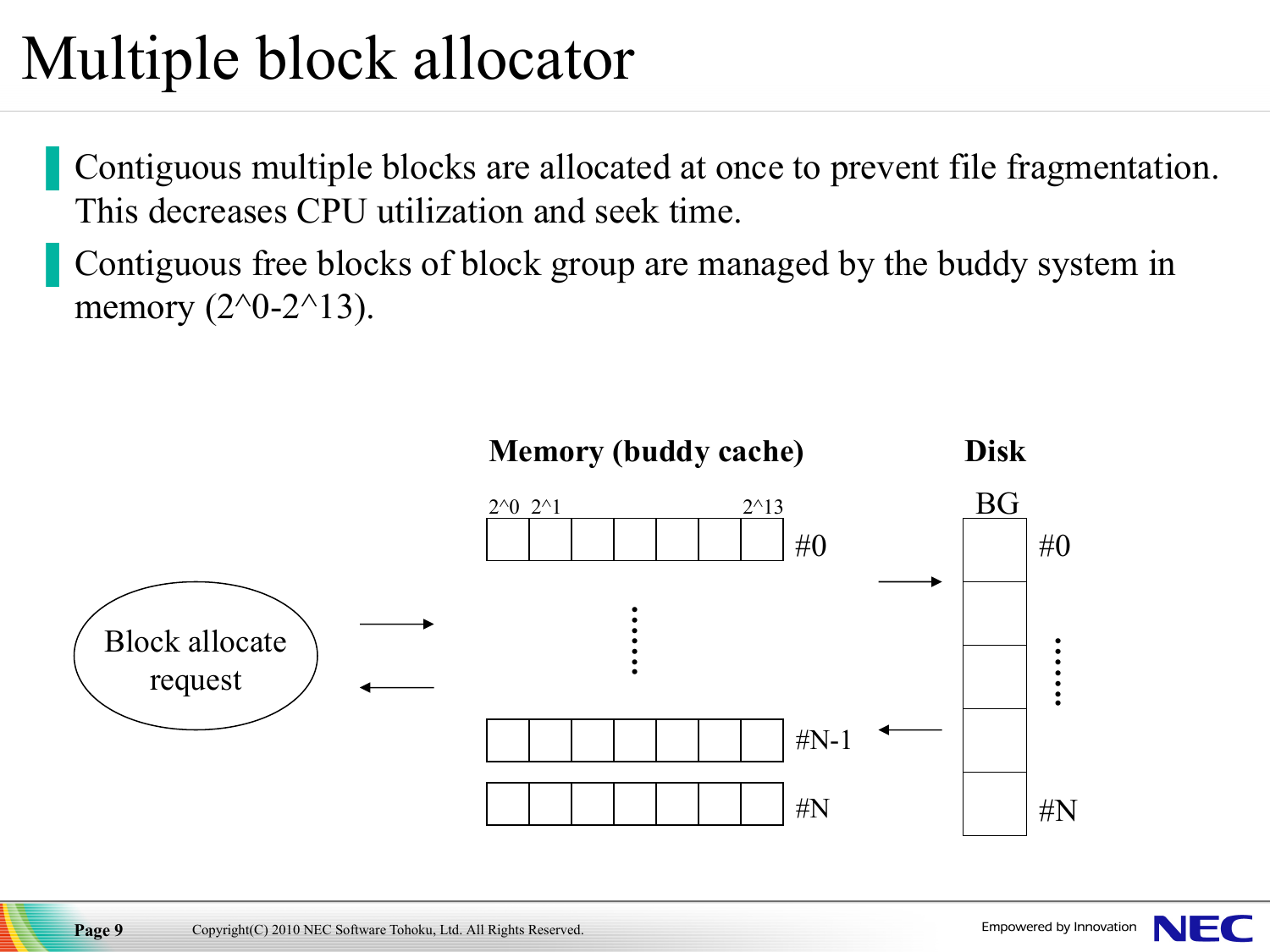# Multiple block allocator (cont.)

Blocks unused by the current allocation are added to inode preallocation. Inode preallocation enables blocks will be assigned preferentially when the next block allocation comes. Consequently contiguous multiple blocks are used. For a file smaller than 16 blocks is added to the locality group<sup>2</sup> instead.

> $2$  Locality group is defined by a CPU the allocation is running on to pack small files together

e.g. Allocate 60 blocks to FILE\_A, rest of 4 blocks are added to inode preallocation(PA) list.



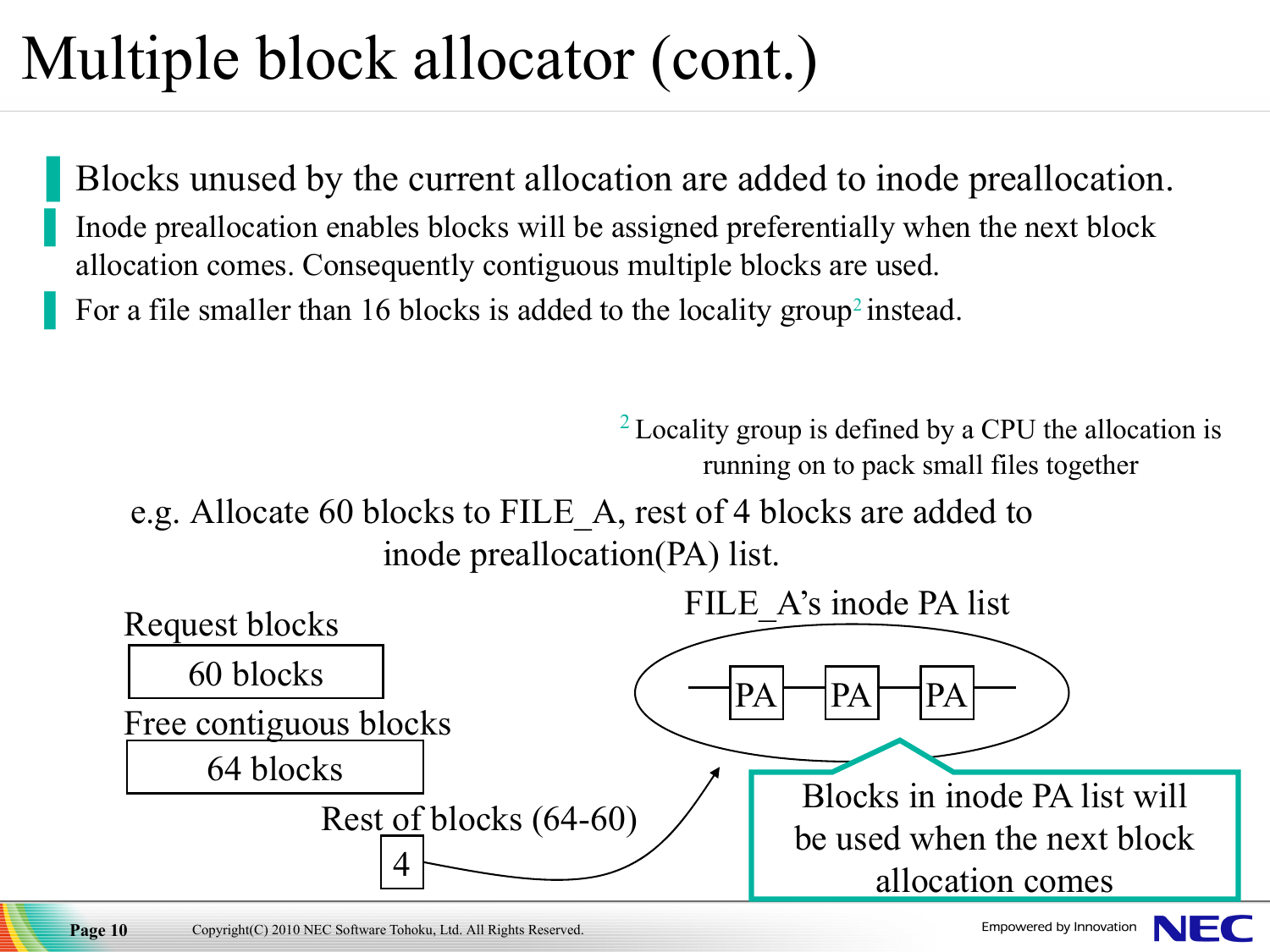#### Delayed allocation

Delayed allocation is used by write system call. It delays real block allocation until written data is flushed from memory to disk. Prevent file fragmentation and decrease CPU utilization. Suppress writes to temporary files which exist for short period.

There is a trade-off between performance and reliability. There is a known-issue on data loss. If a crash occurs when created or truncated file is closed, or a file is renamed to replace the previous file, data may be lost. To avoid the issue, mount ext4 filesystem with "noauto da alloc" option.

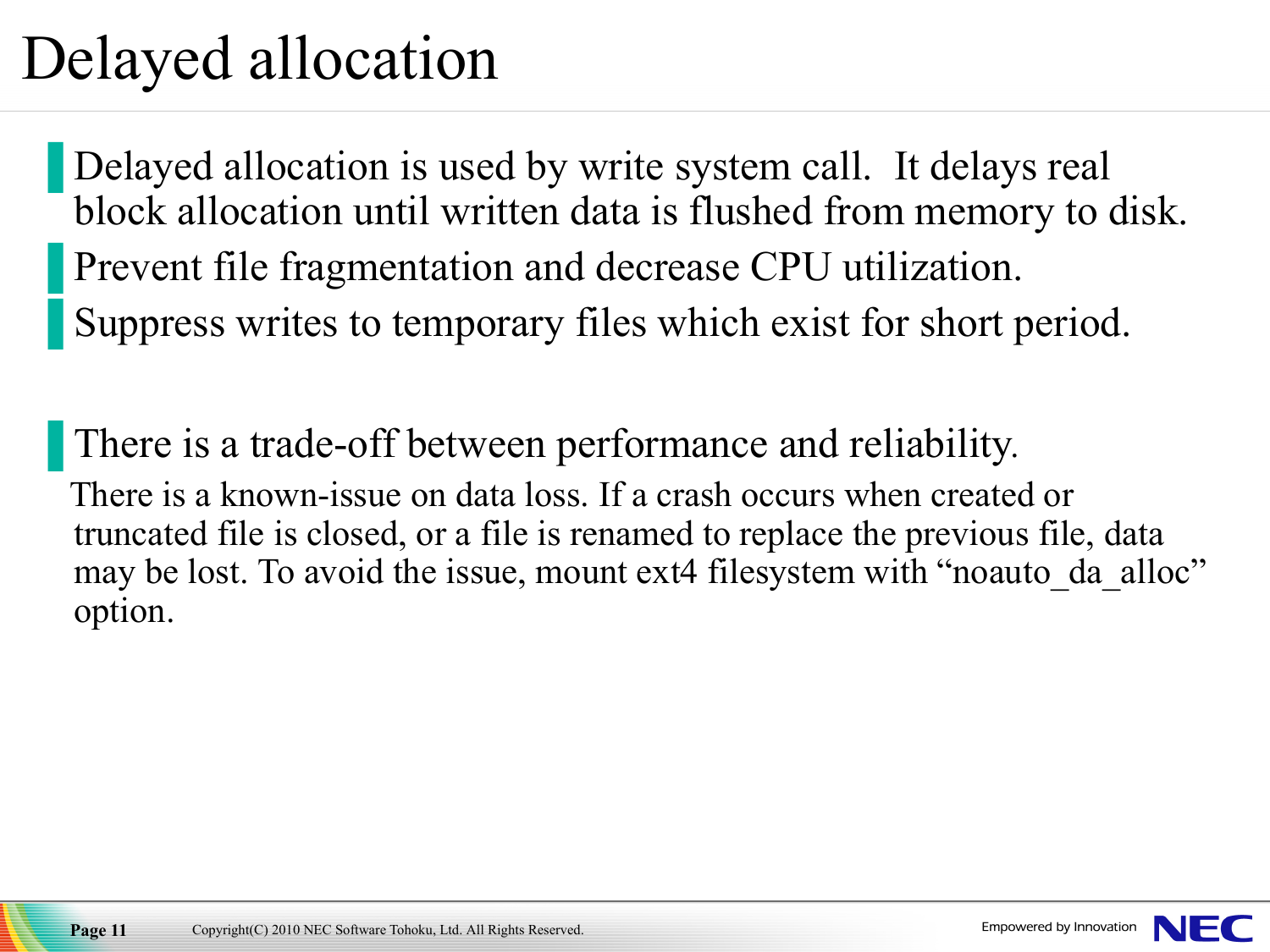# <span id="page-11-0"></span>**Compatibility**

There are 3 types of ext4. Compatibility differences of them are shown below:

| <b>Type</b> | Method to mount ext4 filesystem                         | Compatibility         |
|-------------|---------------------------------------------------------|-----------------------|
|             | Mount $ext{2/3}$ as $ext{4}$ (just do mount $-t ext4$ ) |                       |
| 2           | Mount ext2/3 as ext4 with turning on feature flags      | $\Omega$ <sup>3</sup> |
| 3           | Create ext4 with mke2fs as new filesystem               | Χ                     |

<sup>3</sup> Except "extent" feature flag

Create ext4 as a new filesystem, if you need to get better performance.

ext2/ext3

1. ext4 | 2. ext4 | 3. ext4

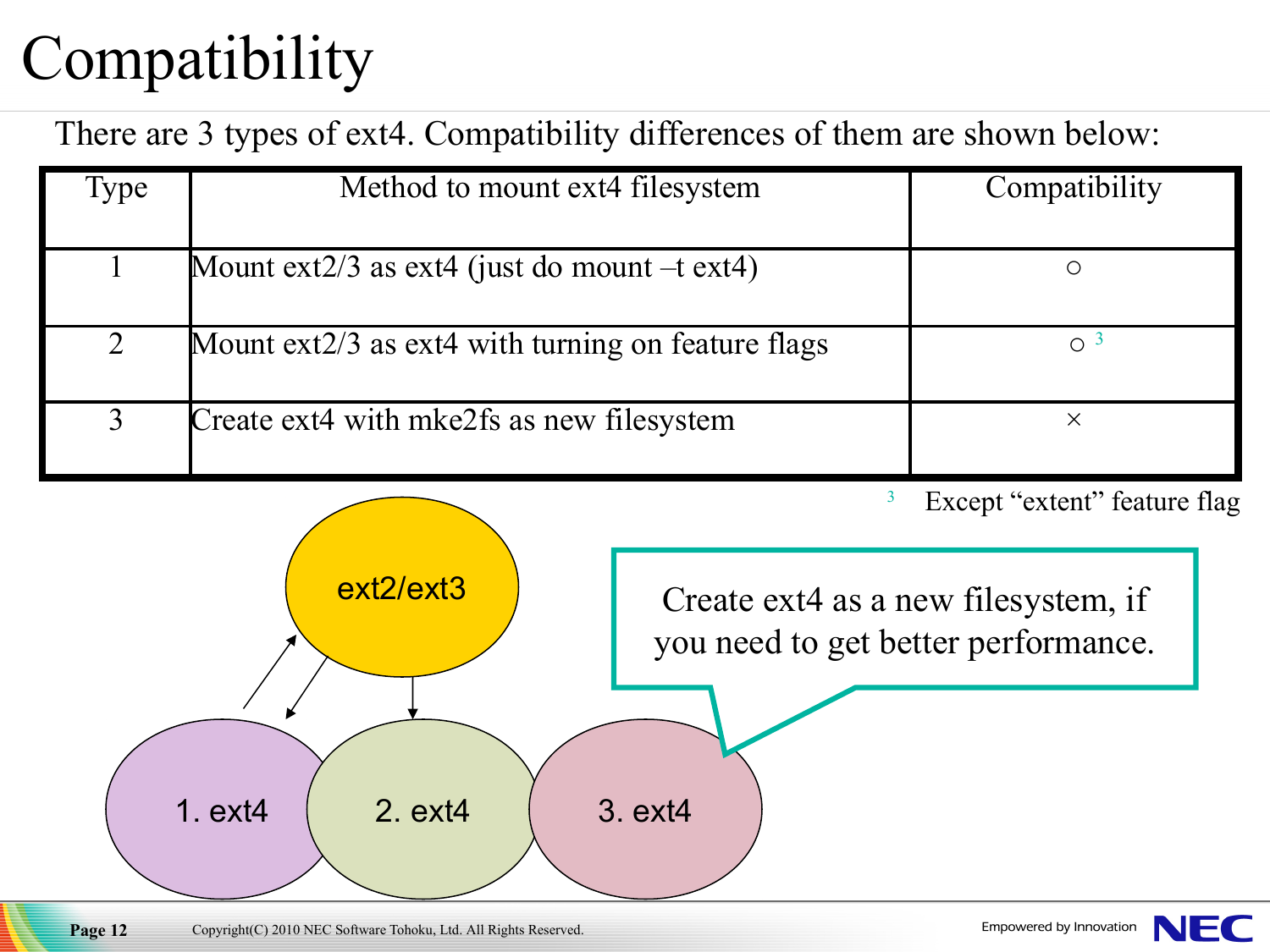# <span id="page-12-0"></span>Performance measurement

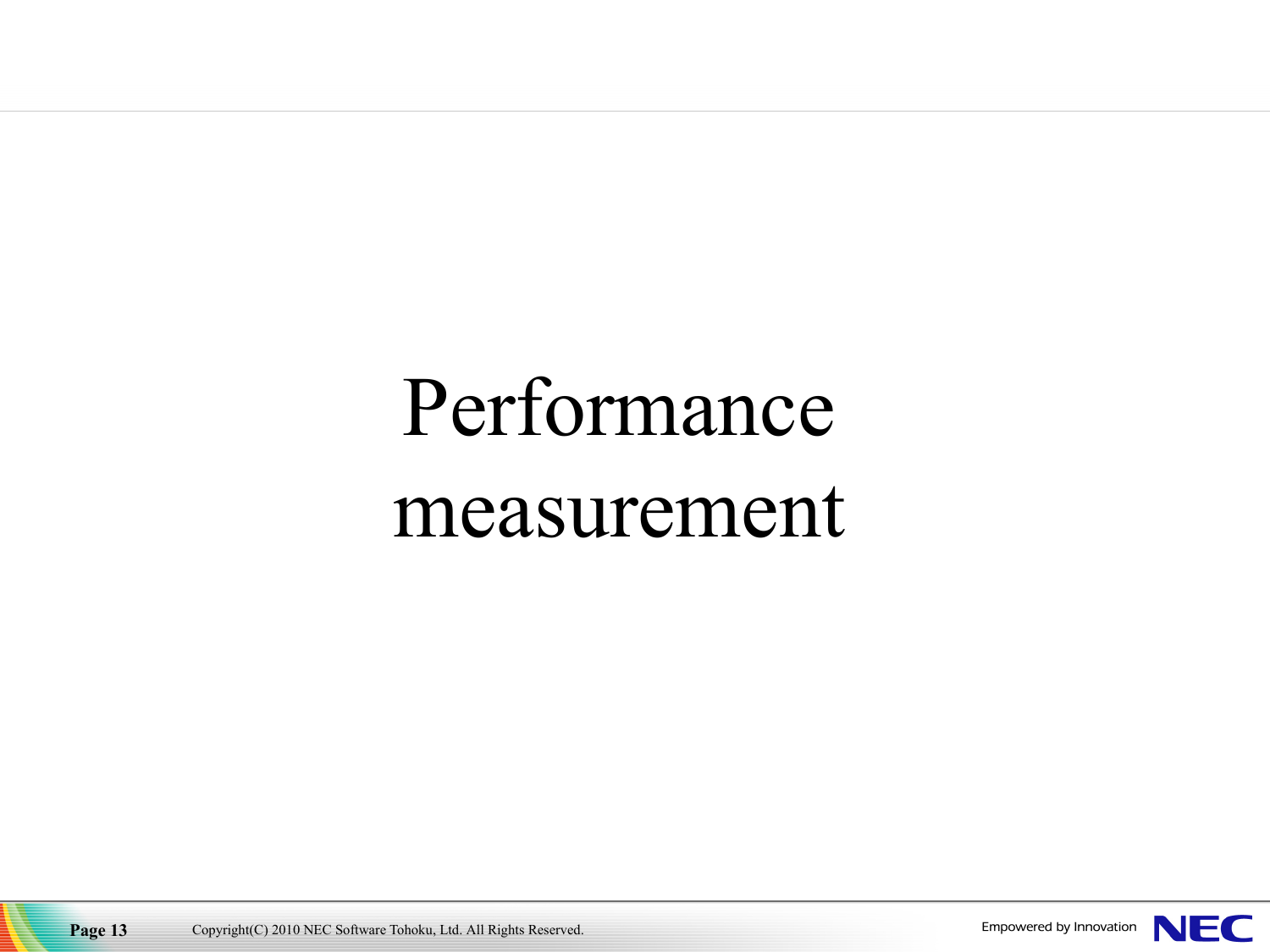### mkfs / fsck time with large filesystem

#### ▐ **e2fsck time on empty 16TB filesystem**



Kernel: 2.6.35, e2fsprogs: 1.41.12, Arch: x86\_64, CPU: Xeon 3.00GHz, Memory: 3.5GB

#### **"^" means without feature flag**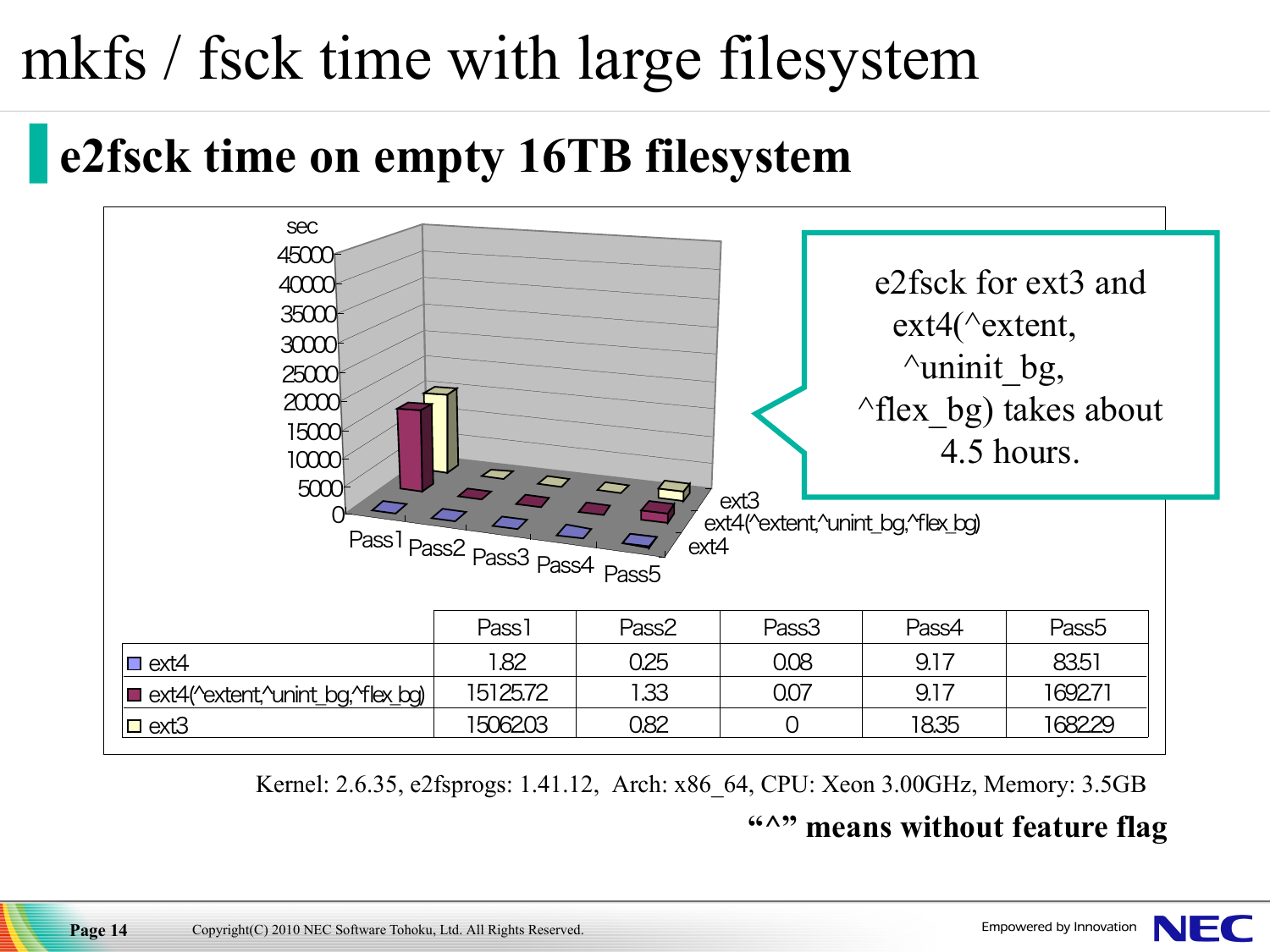## mkfs / fsck time with large filesystem

#### ▐ **e2fsck time on 16TB filesystem using 4TB (10MB <sup>x</sup> 4096000files)**



Kernel: 2.6.35, e2fsprogs: 1.41.12, Arch: x86\_64, CPU: Xeon 3.00GHz, Memory: 3.5GB

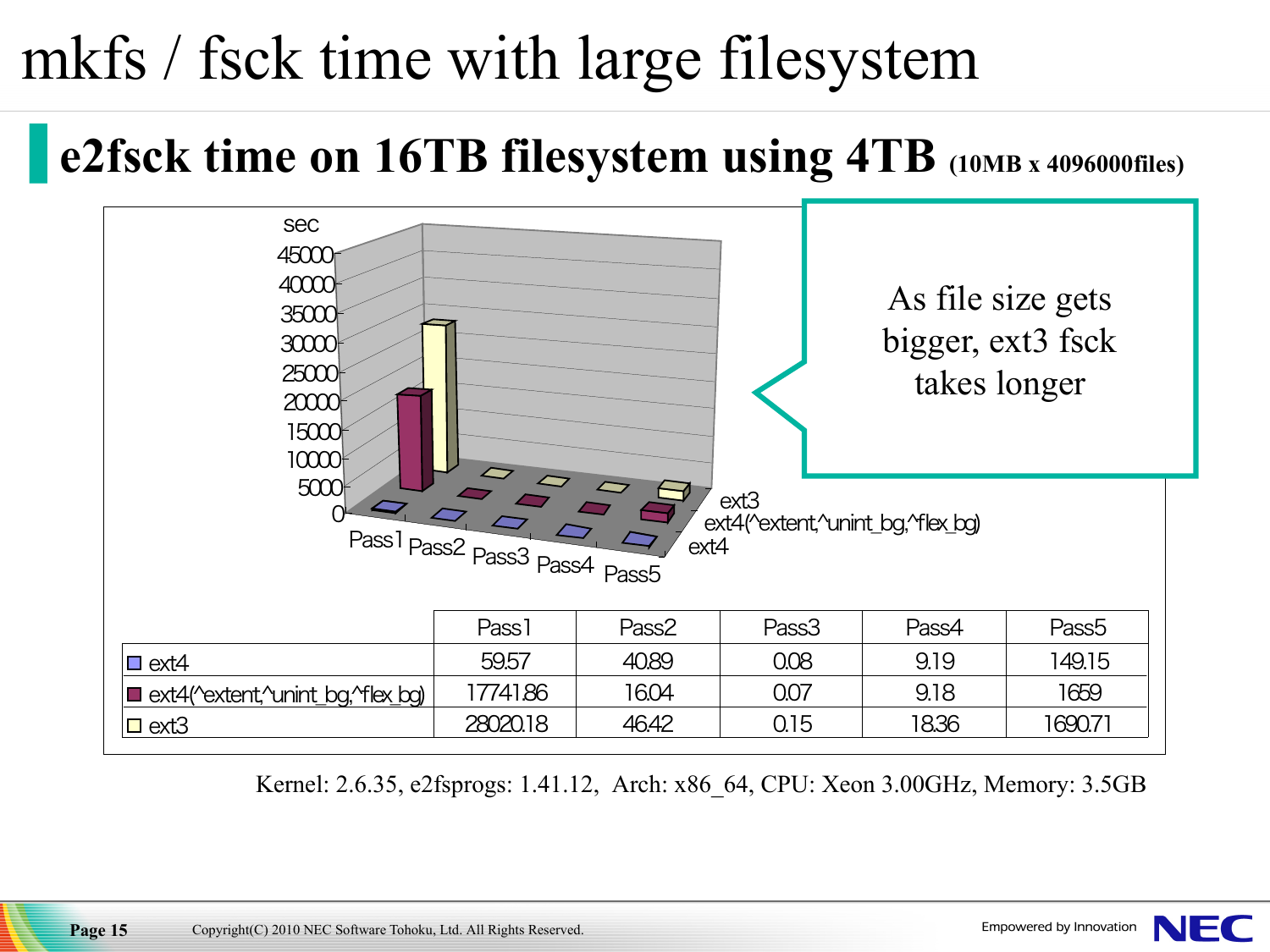## mkfs / fsck time with large filesystem

#### ▐ **e2fsck time on 16TB filesystem using 8TB (10MB <sup>x</sup> 8129000files)**



Kernel: 2.6.35, e2fsprogs: 1.41.12, Arch: x86\_64, CPU: Xeon 3.00GHz, Memory: 3.5GB

uninit bg feature influences fsck performance a lot.

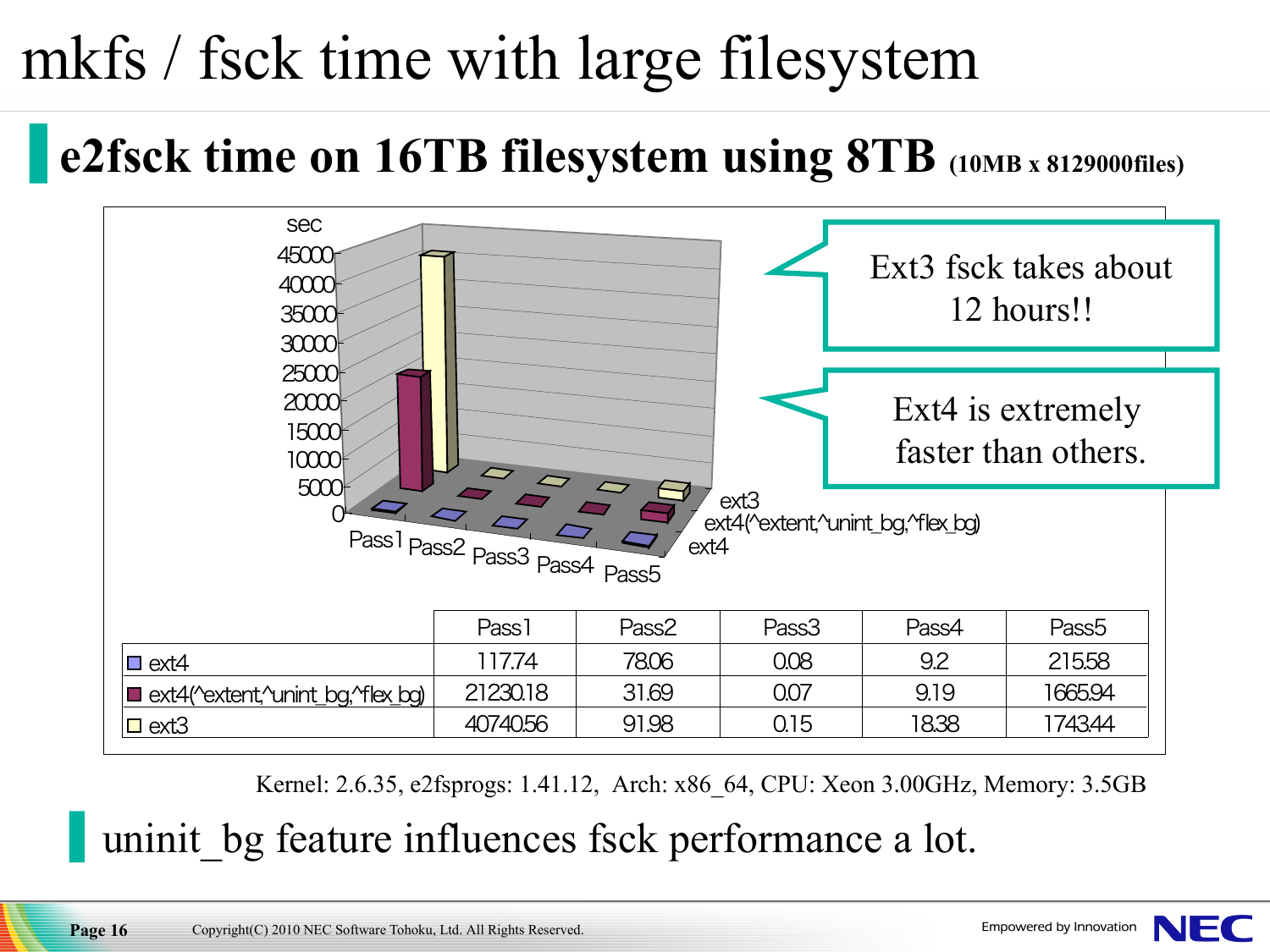#### Misc operation time with large filesystem

 $-$  File create: dd if=/dev/zero of=fille bs=1048576 count=10



- File delete: rm –rf \*

There is no difference on filesystem creation time (1h) Ext4 gets better performance on file creation/deletion than ext3

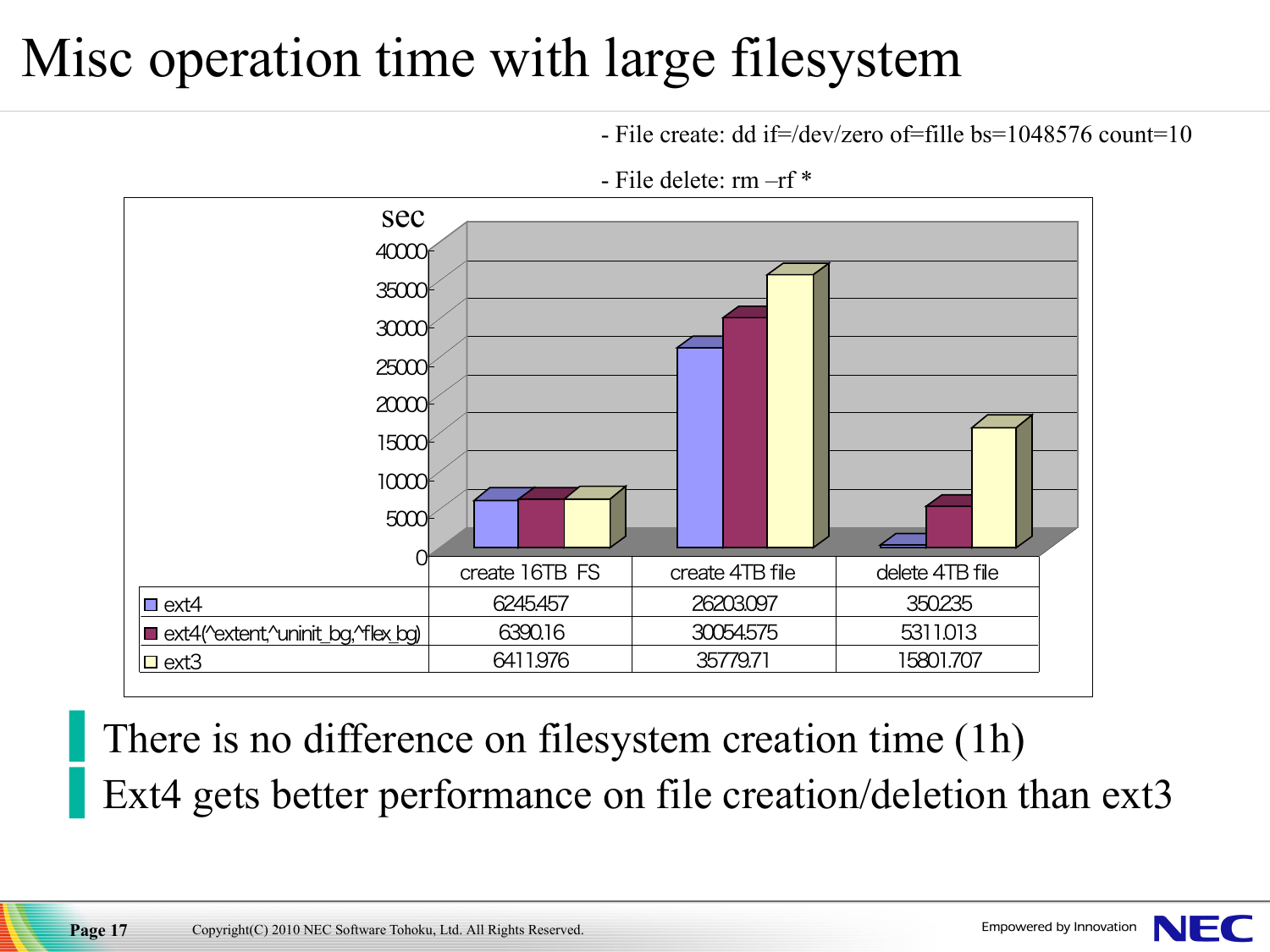#### FFSB Benchmark Result

#### **Test Environment:**

- Arch: x86\_64
- Kernel: 2.6.35 (default mount option)
- CPU: Intel(R) Core(TM)2 CPU 6320  $\omega$  1.86GHz Memory: 2GB
- IO scheduler: CFQ
- Device: ST3500641AS(500GB), 3.AAB, Serial ATA 2
- TP: The Flexible Filesystem Benchmark (FFSB) 6.0-rc2
- Target filesystem: ext3, ext4, xfs and btrfs (xfs and btrfs are for reference).



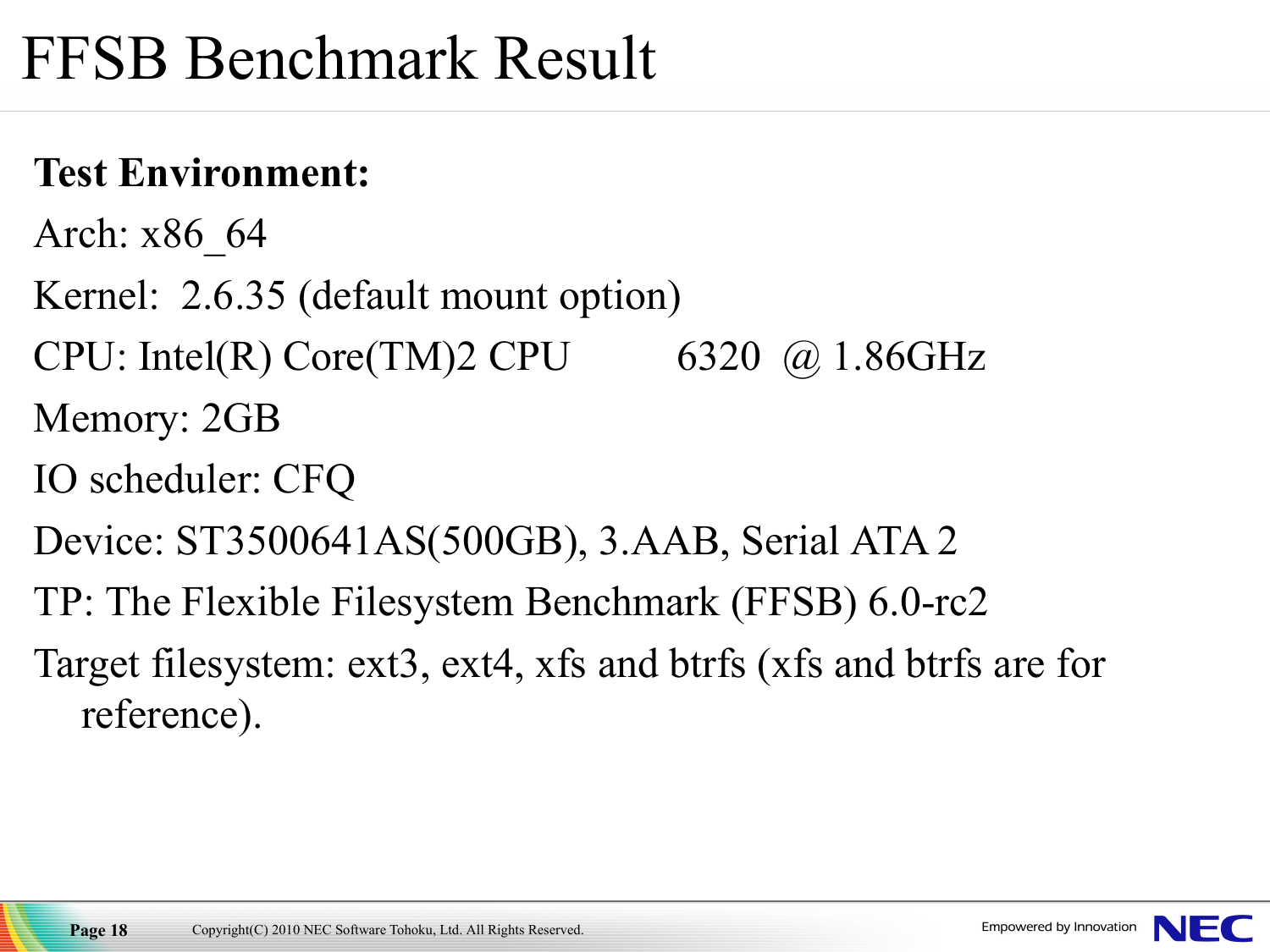## Large file sequential write using FFSB

1GB sequential write with1thread and 16threads (average of 10 trials)



#### Write performance on ext4 is 21.5% greater than ext3 in case of 16thread.

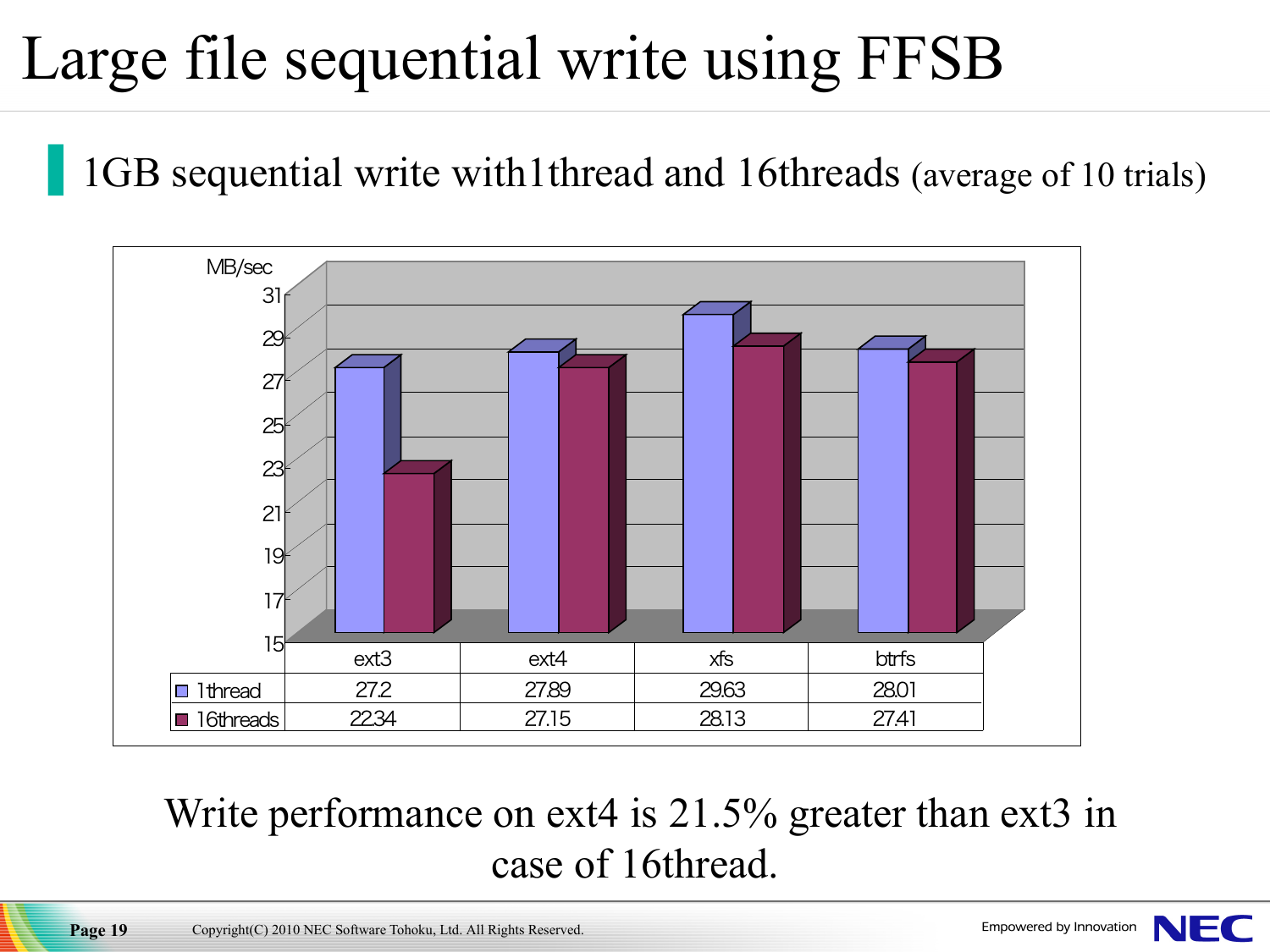## Large file random read using FFSB

100MB x 1024files random read with1thread and 16threads (average of 10 trials)



#### Read performance of ext4 is slightly better than ext3

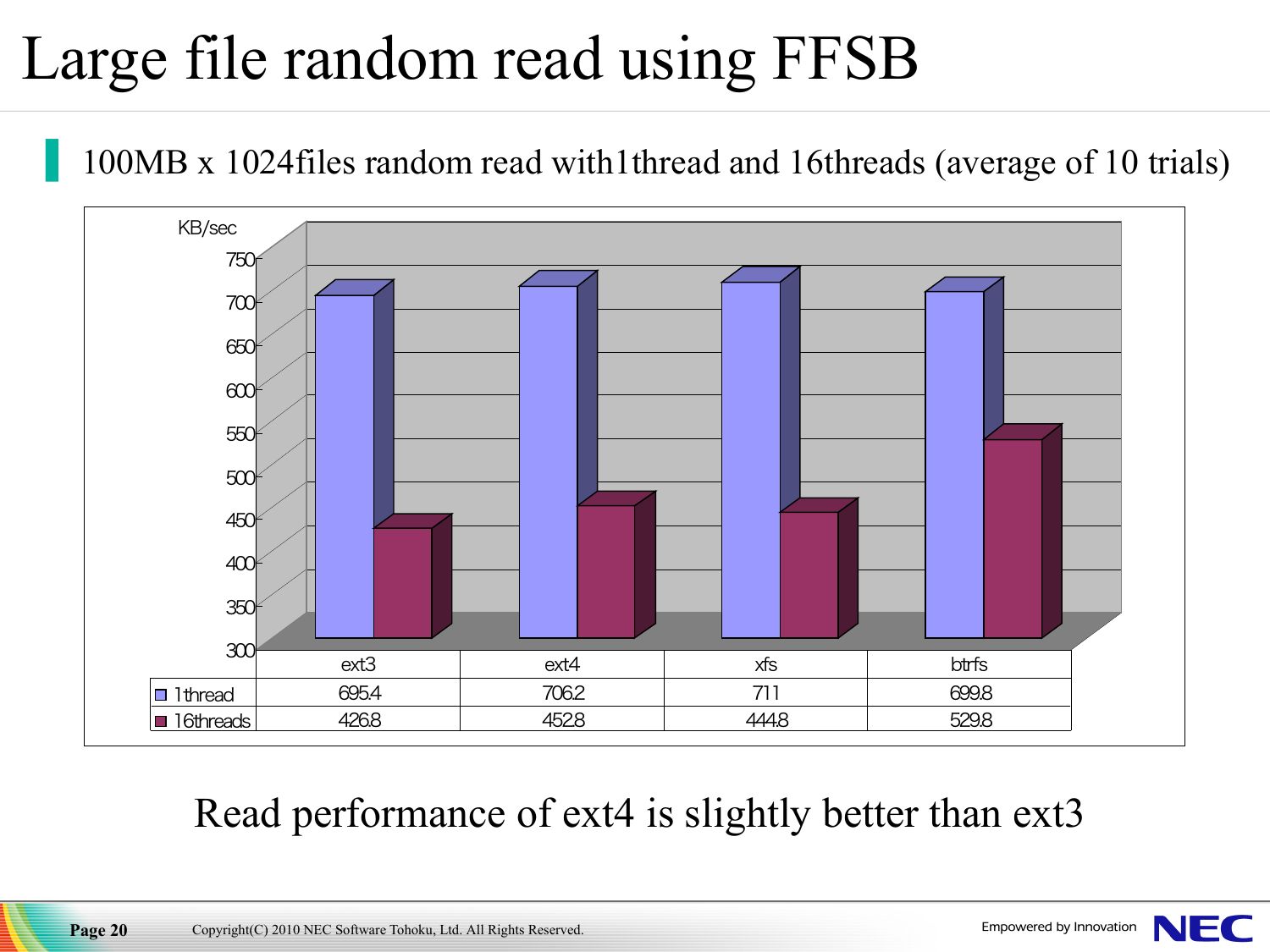## Write performance with typical ext4 options

#### Large file sequential write using FFSB with typical ext4 options

1GB sequential write with 1thread (average of 3 trials) Each measuring time is 5 minutes.

|                                            | Mount option (except for block map)             |  |
|--------------------------------------------|-------------------------------------------------|--|
| Journal mode                               | writeback, ordered (default), journal           |  |
| Delayed allocation                         | delalloc (default), nodelalloc, noauto da alloc |  |
| Barrier                                    | $barrier=1$ (default), barrier=0                |  |
| $\overline{\text{Block map}}$ <sup>4</sup> | extent (default), indirect                      |  |

#### <sup>4</sup> Block map is not tuned with mount option

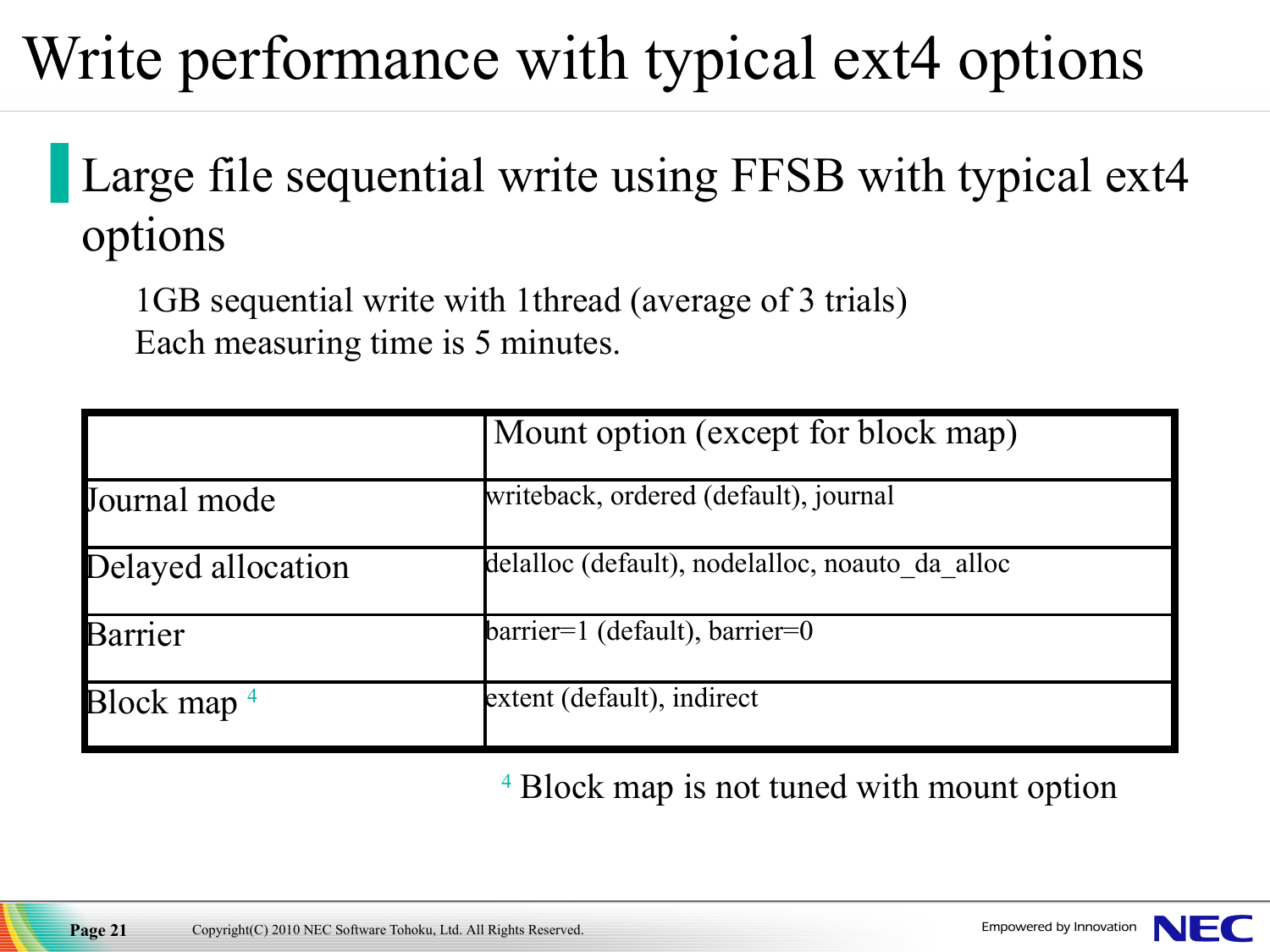## Write performance with typical ext4 options



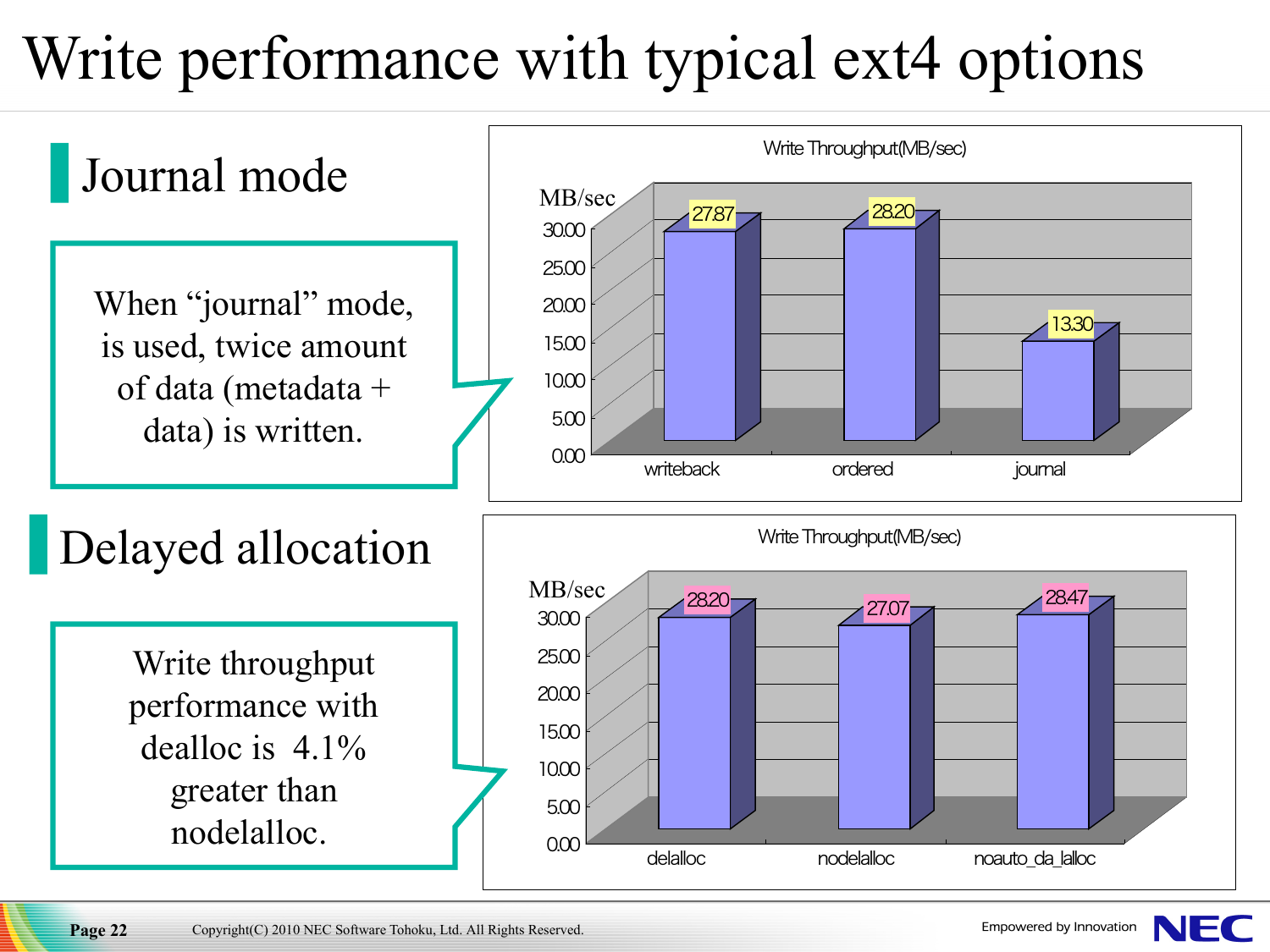## Write performance with typical ext4 options



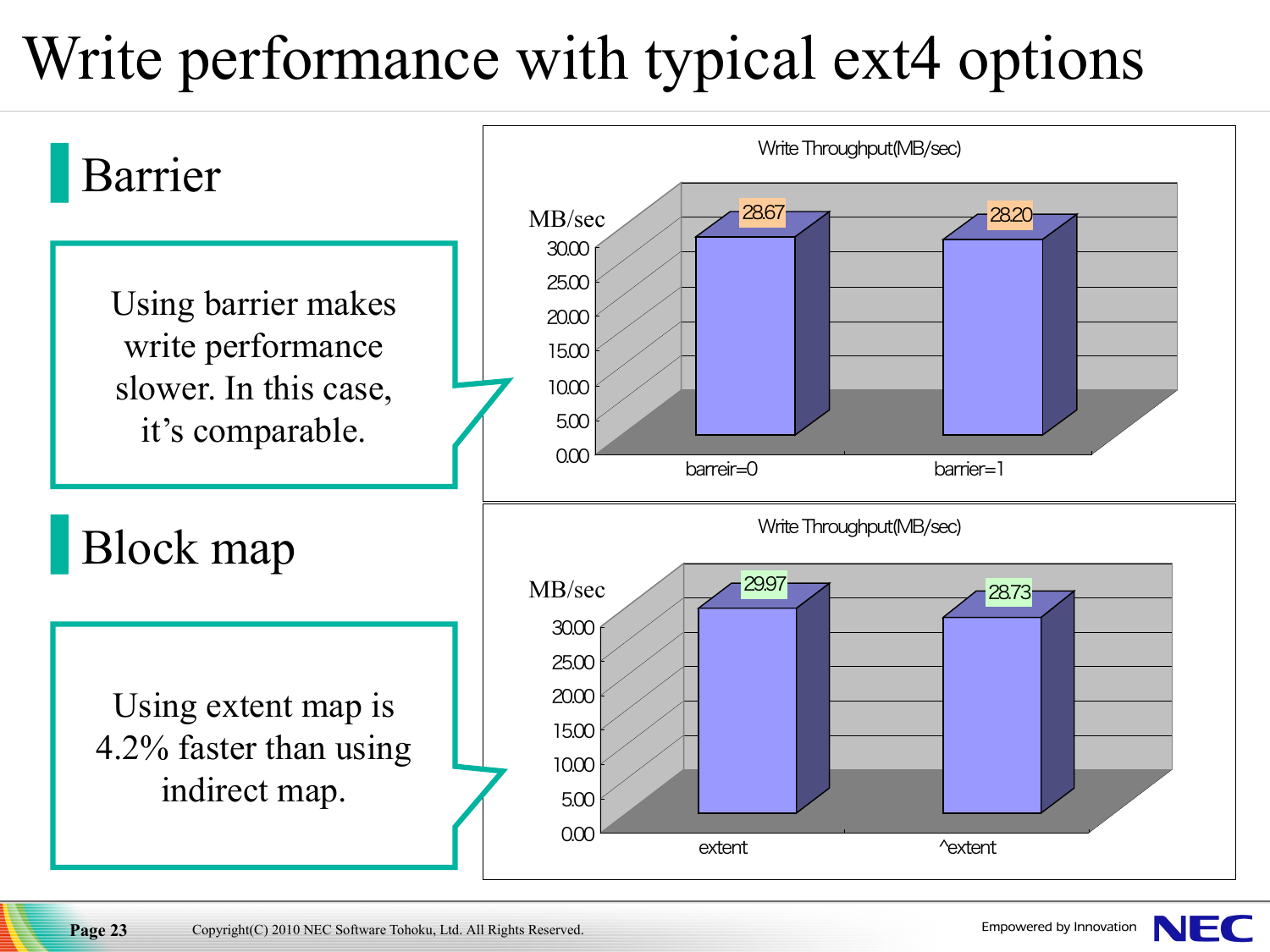### Ext4 performance conclusion

Read and write performance of ext4 is faster than ext3, especially in the case of using multi thread operation.

Ext3 fsck time on the large filesystem takes a so long time that it is useless. Ext4 solves this issue. (ext3: 12h ext4: 7min)

There is no difference on filesystem creation time between ext3 and ext4. (1.5h)

Default mount option of ext4 gives better performance. In addition, there is room for the consideration on trade-off between performance and reliability.

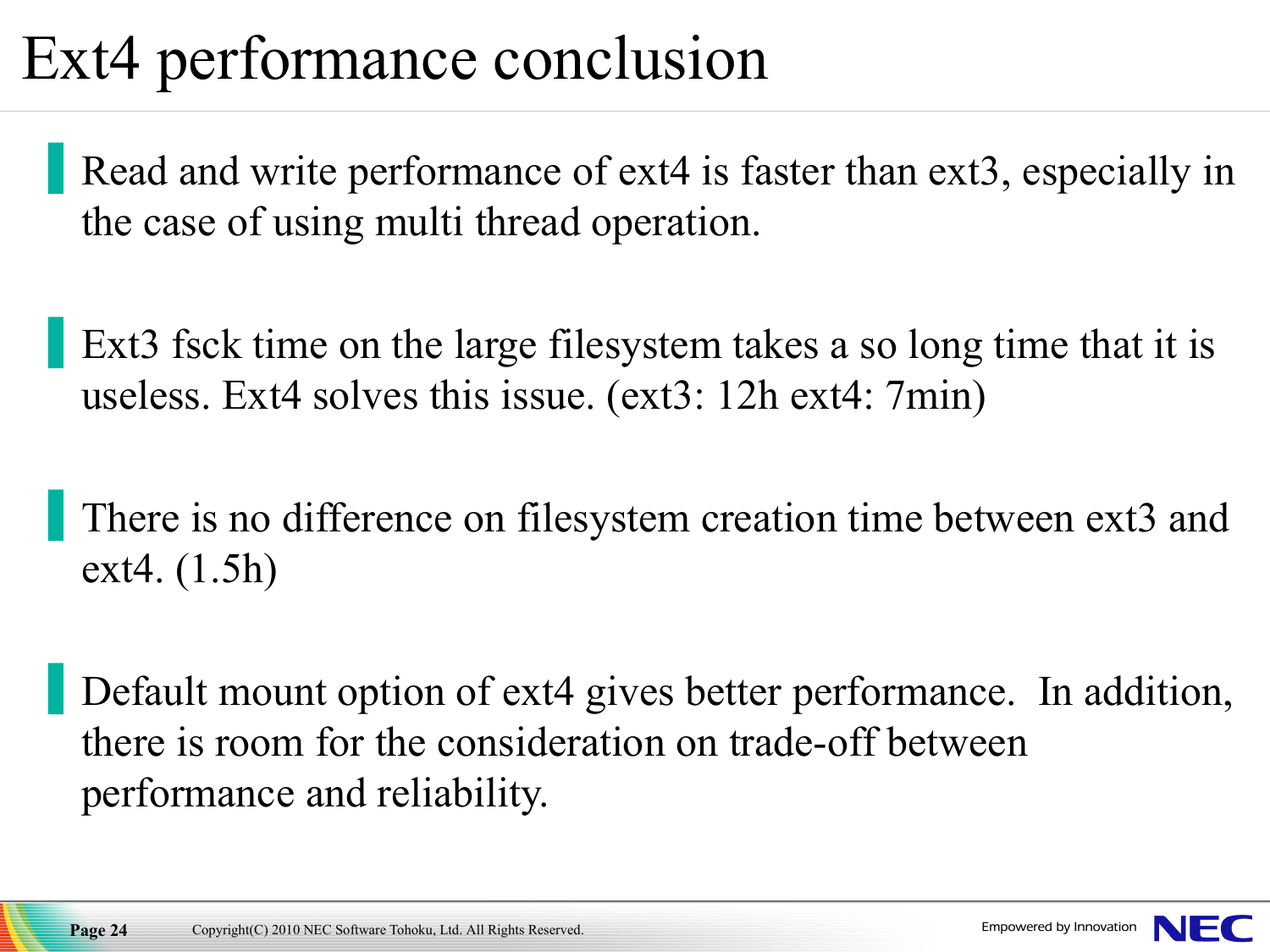## Transition of ext4 patches



In the point of view of the transition, many bug fixes and feature additions have been merged so far. Recently it shows tendency that number of patches become slightly a few.

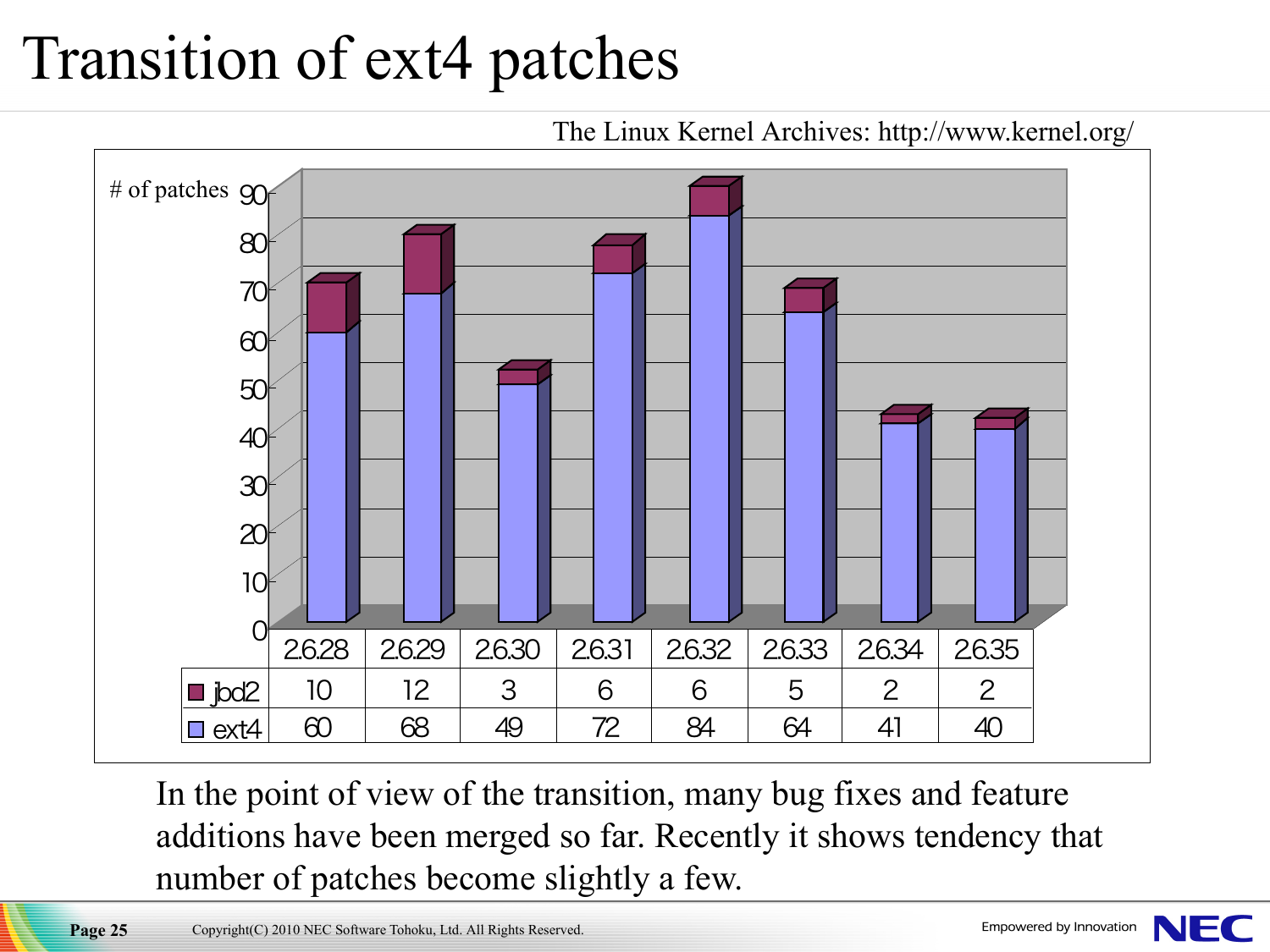#### <span id="page-25-0"></span>Recent ext4 topics

**SSDs** Reduce mkfs time **Snapshot for ext4** etc.

ext4 TODO list: https://ext4.wiki.kernel.org/index.php/TODO\_list

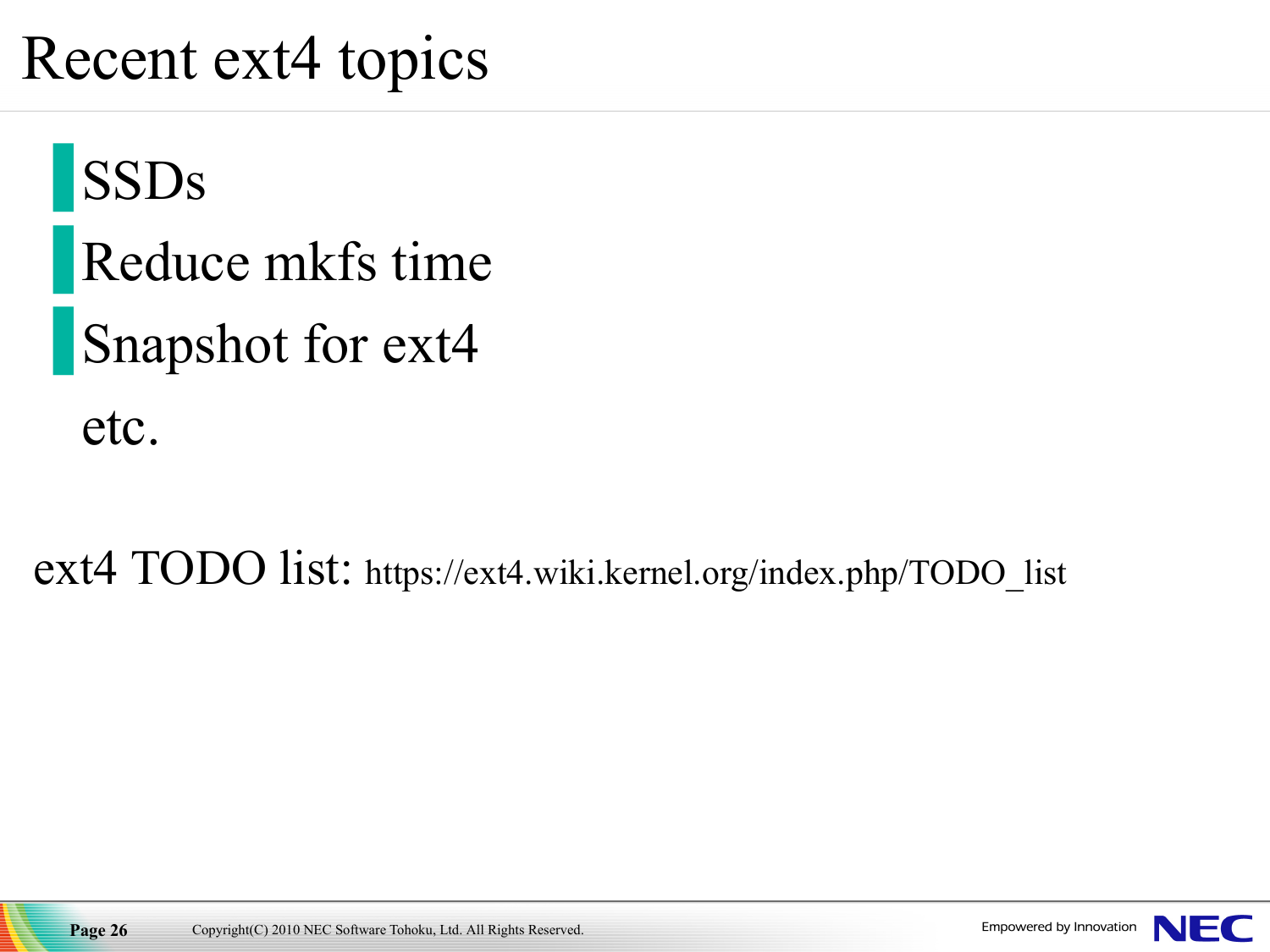# Ext4 online defragmentation



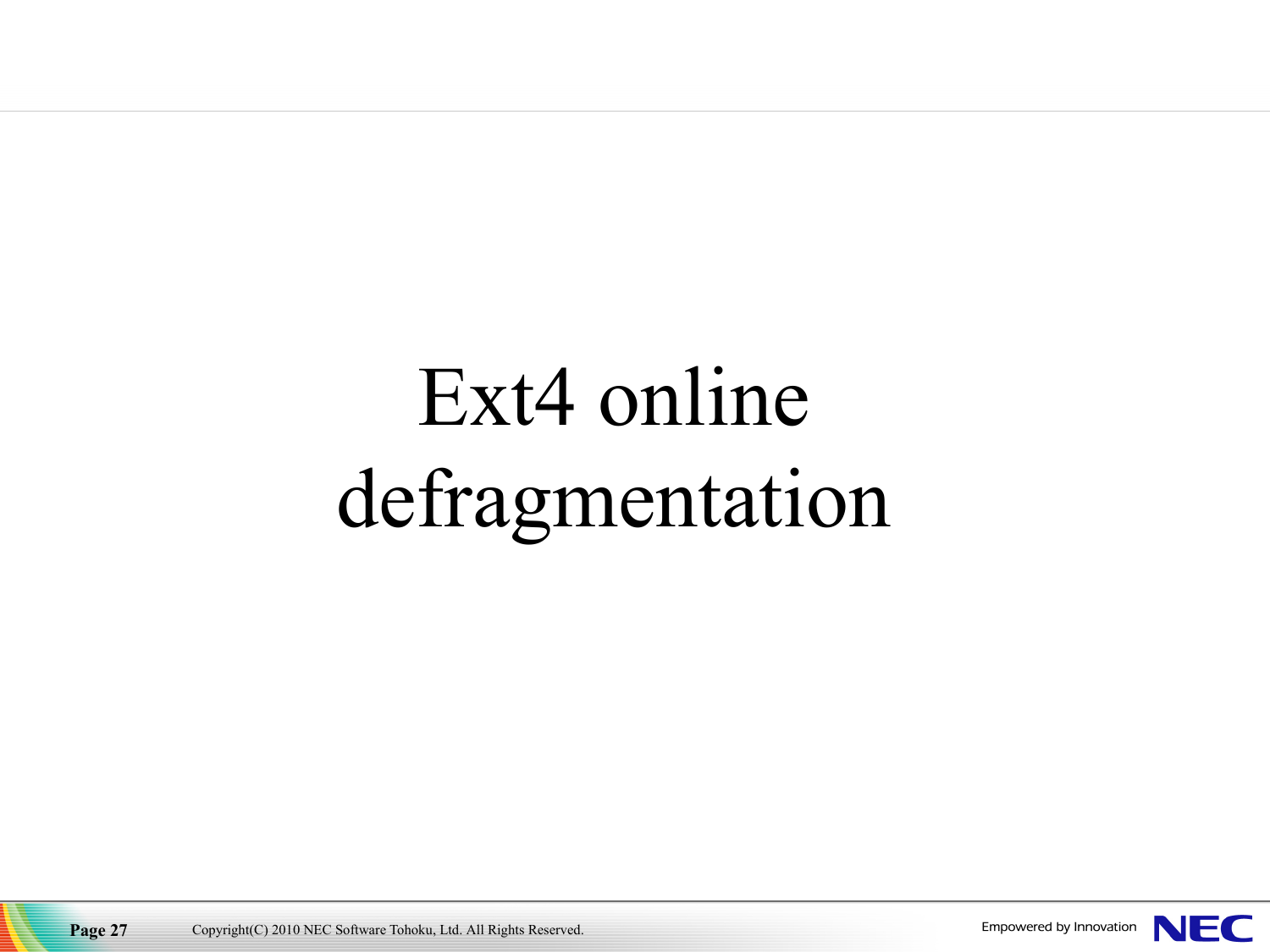#### <span id="page-27-0"></span>What is ext4 online defragmentation

Ext4 online defrag solves fragmentation on mounted ext4 filesystem.

EXT4\_IOC\_MOVE\_EXT ioctl which exchanges blocks between two inodes and e4defrag command have been merged into Linux kernel and e2fsprogs each so far.

Therefore we can solve single file fragmentation on current ext4 with following steps :

- 1.Create a donor file
- 2.Allocate contiguous blocks to donor file
- 3.Call EXT4\_IOC\_MOVE\_EXT ioctl to exchange data blocks between target file and donor file
- 4. Remove donor file

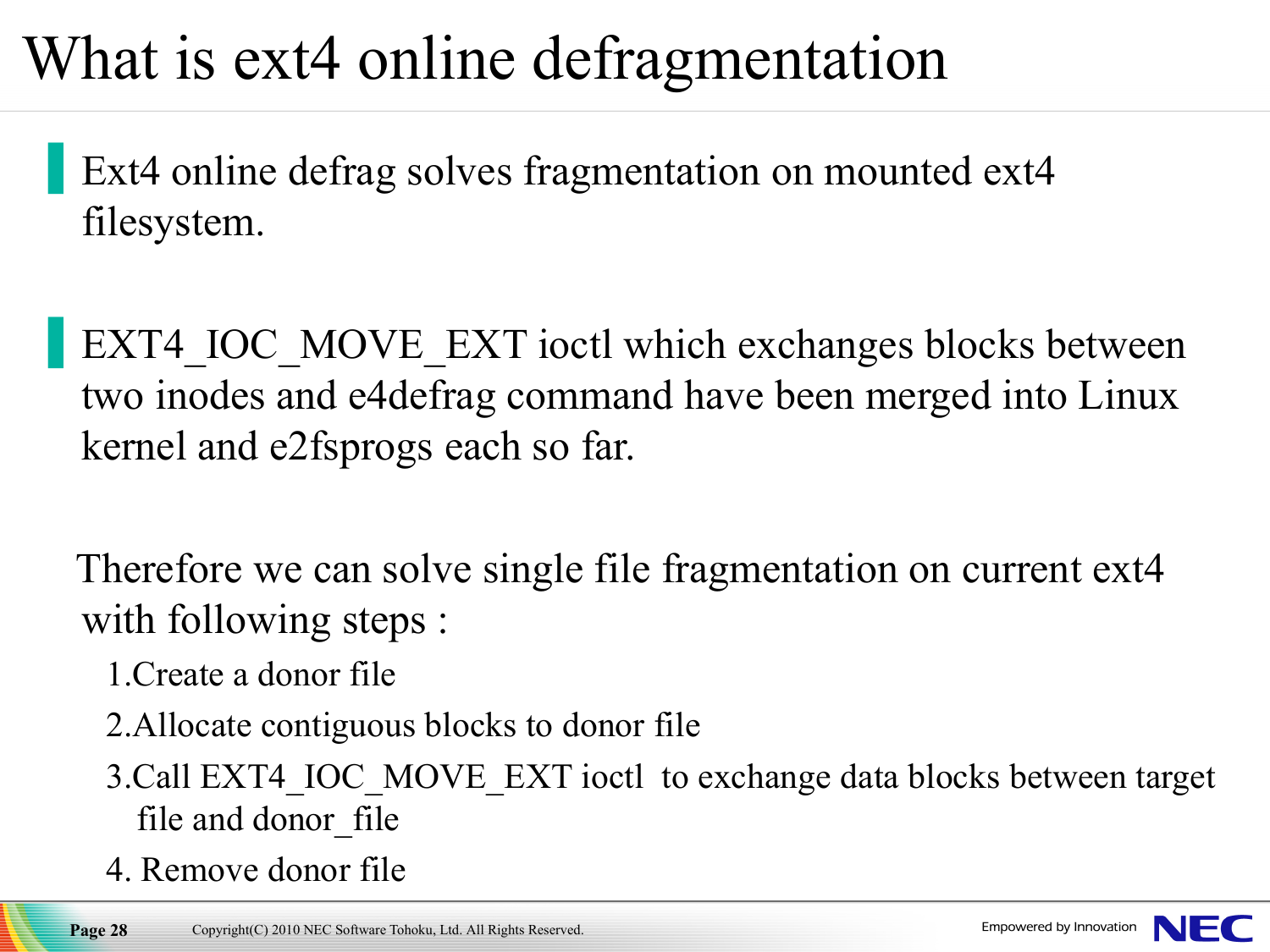#### <span id="page-28-0"></span>Relevant file defragmentation

e4defrag -r solves relevant file fragmentation. **Usage: e4defrag -r directory...| device...**

Relevant file defrag is solved by moving related files under specified directory closer together on ext4 filesystem.

e4defrag -r uses new ioctl EXT4 IOC COTROL PA<sup>5</sup> to set inode preallocation (PA) to specified inode.

If inode has inode PA, block allocator tries to use blocks from there.

<sup>5</sup> EXT4 IOC COTROL PA is new ioctl which gets free blocks from specified physical offset and sets these blocks to the inode.

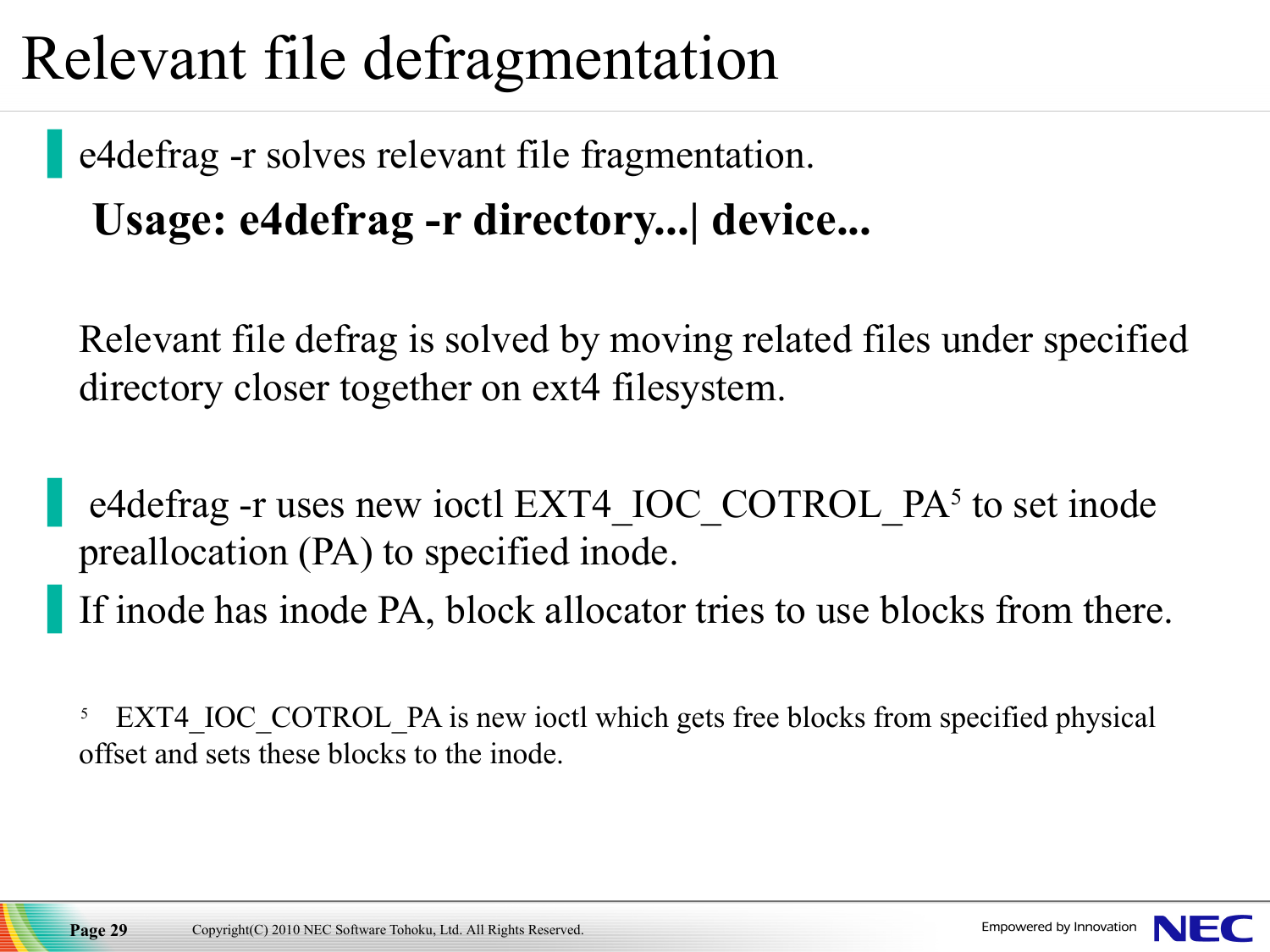## Types of fragmentation

#### There are three types of fragmentation.

#### 1. Single file fragmentation

Single file fragmentation occurs when a single file is broken into multiple pieces. This decreases the performance of accessing a single file.

#### 2. Relevant file fragmentation

Files frequently accessed by an application at the same time, are stored to different physical locations individually on ext4. It makes application performance slower especially in case of small file access.

#### 3. Free space fragmentation

Free space fragmentation occurs when filesystem has many small free areas and there is no large free area which consists of contiguous blocks.

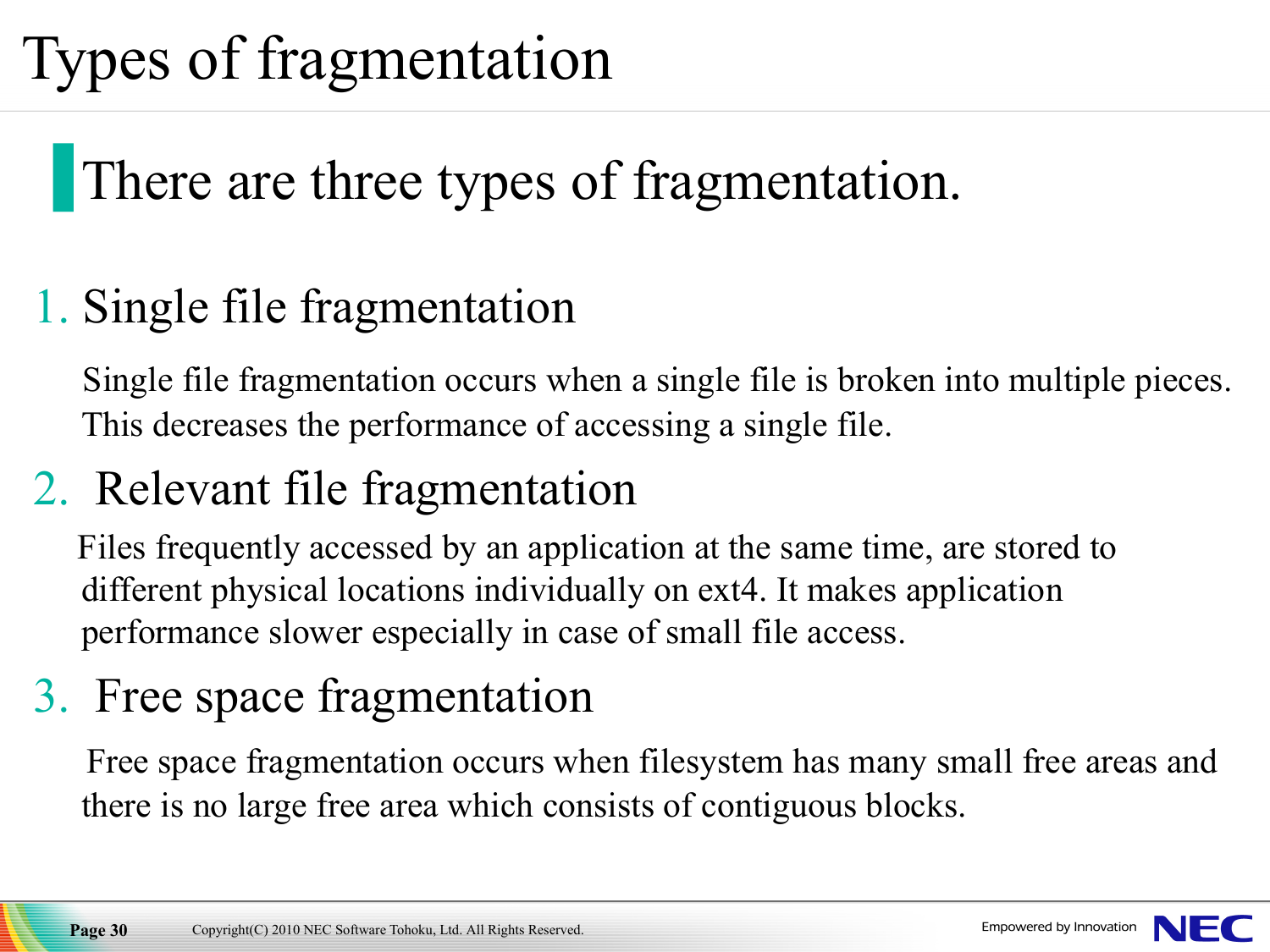## Detail of relevant file defragmentation



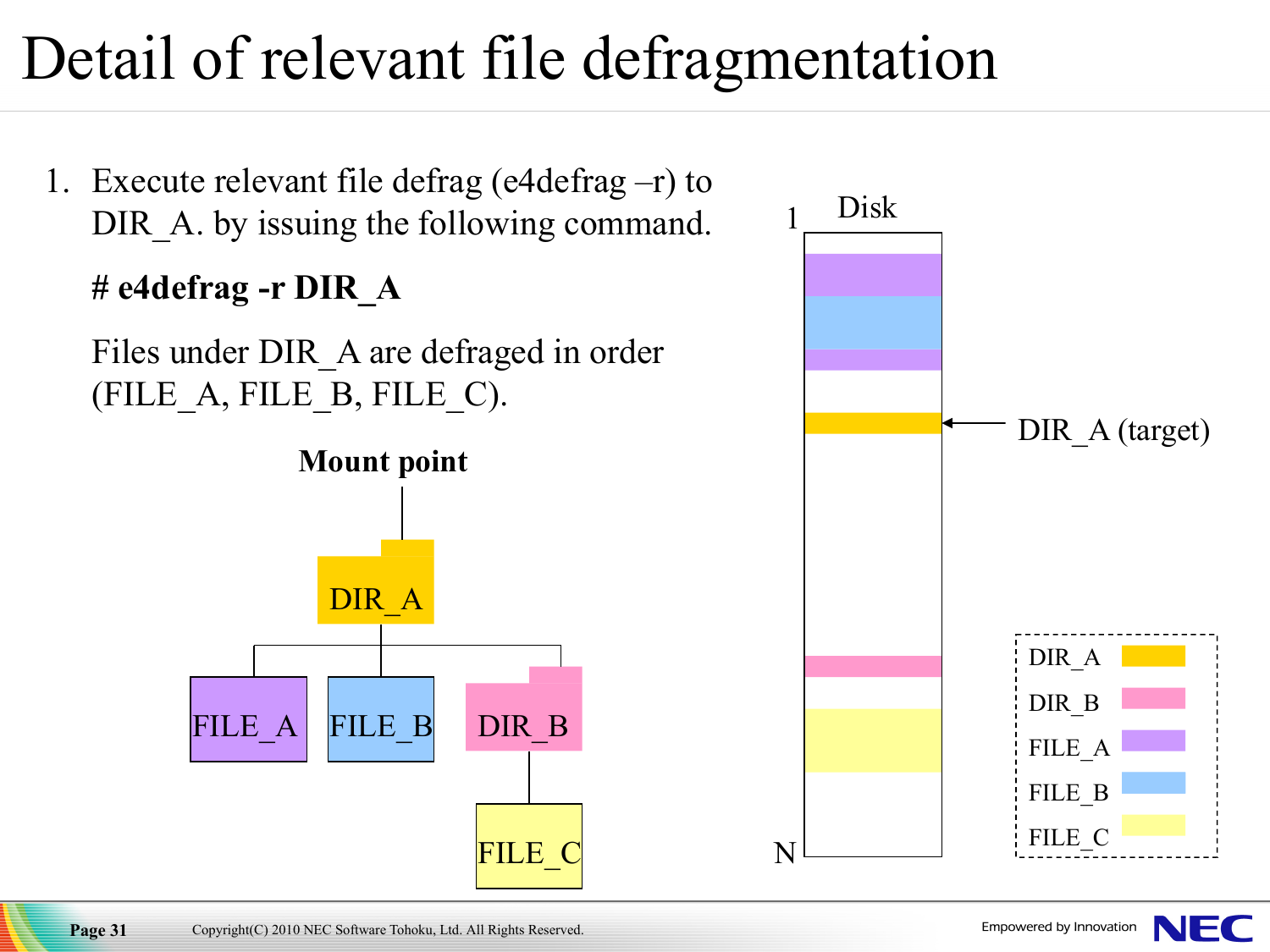### Detail of relevant file defragmentation (cont.)

For example, target file is FILE\_A.

2. e4defrag creates a donor file and allocate inode PA based on physical offset of DIR A with EXT4 IOC CONTROL PA to the donor file. If it is succeed, it calls fallocate to assign inode PA to the blocks from the next offset of DIR A.



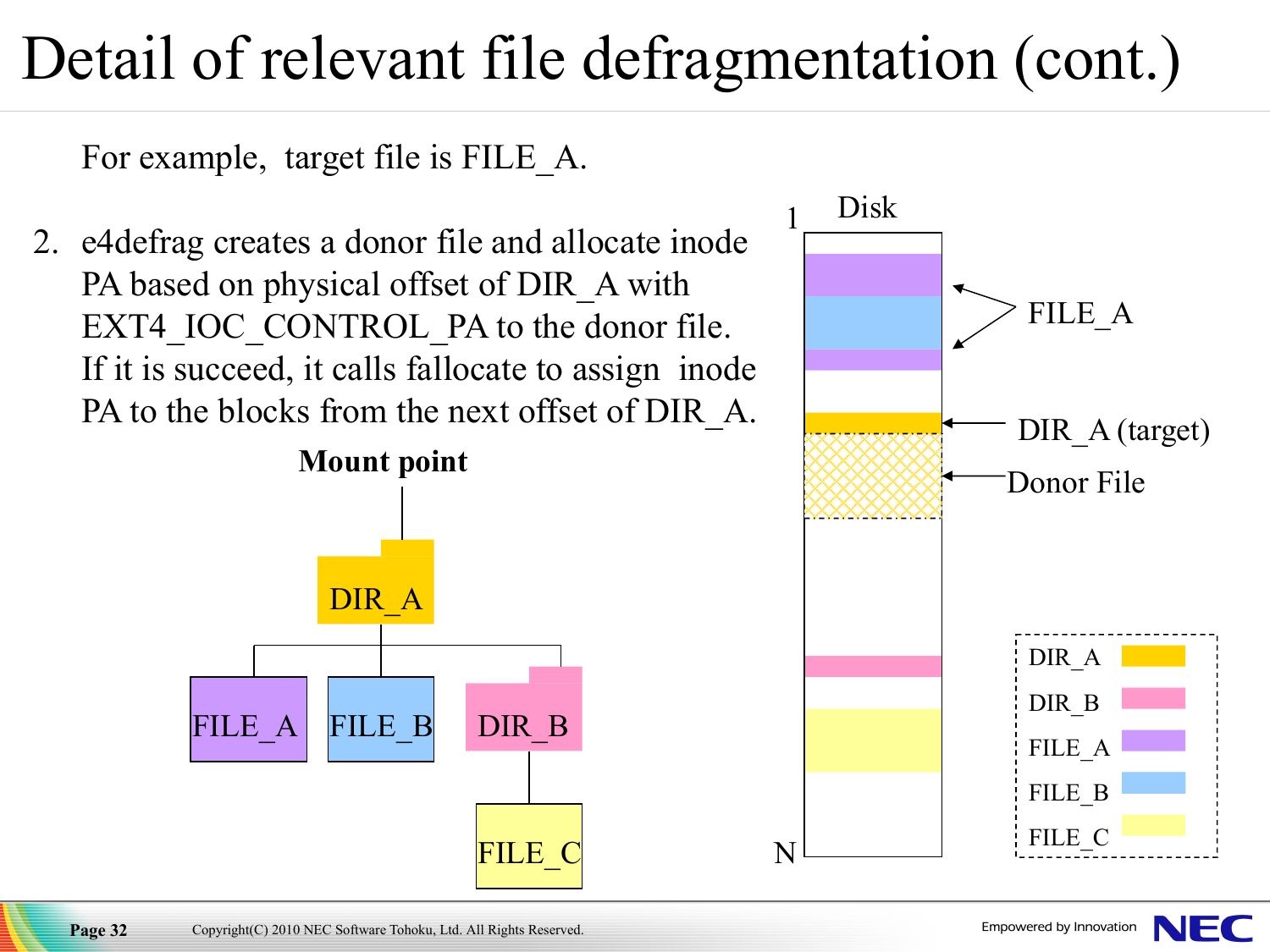#### Detail of relevant file defragmentation (cont.)



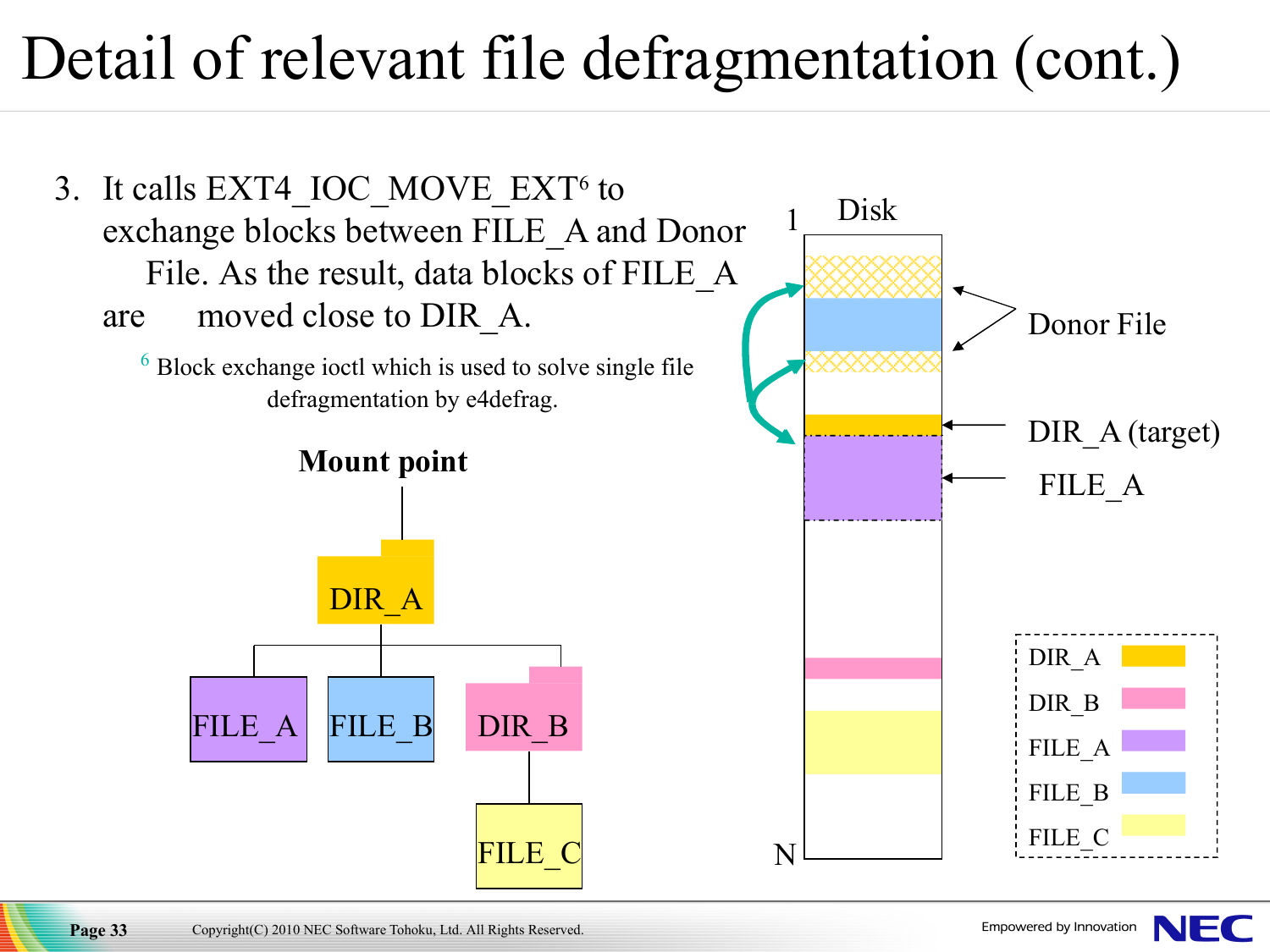### Detail of relevant file defrag (cont.)

4. Remove Donor file.

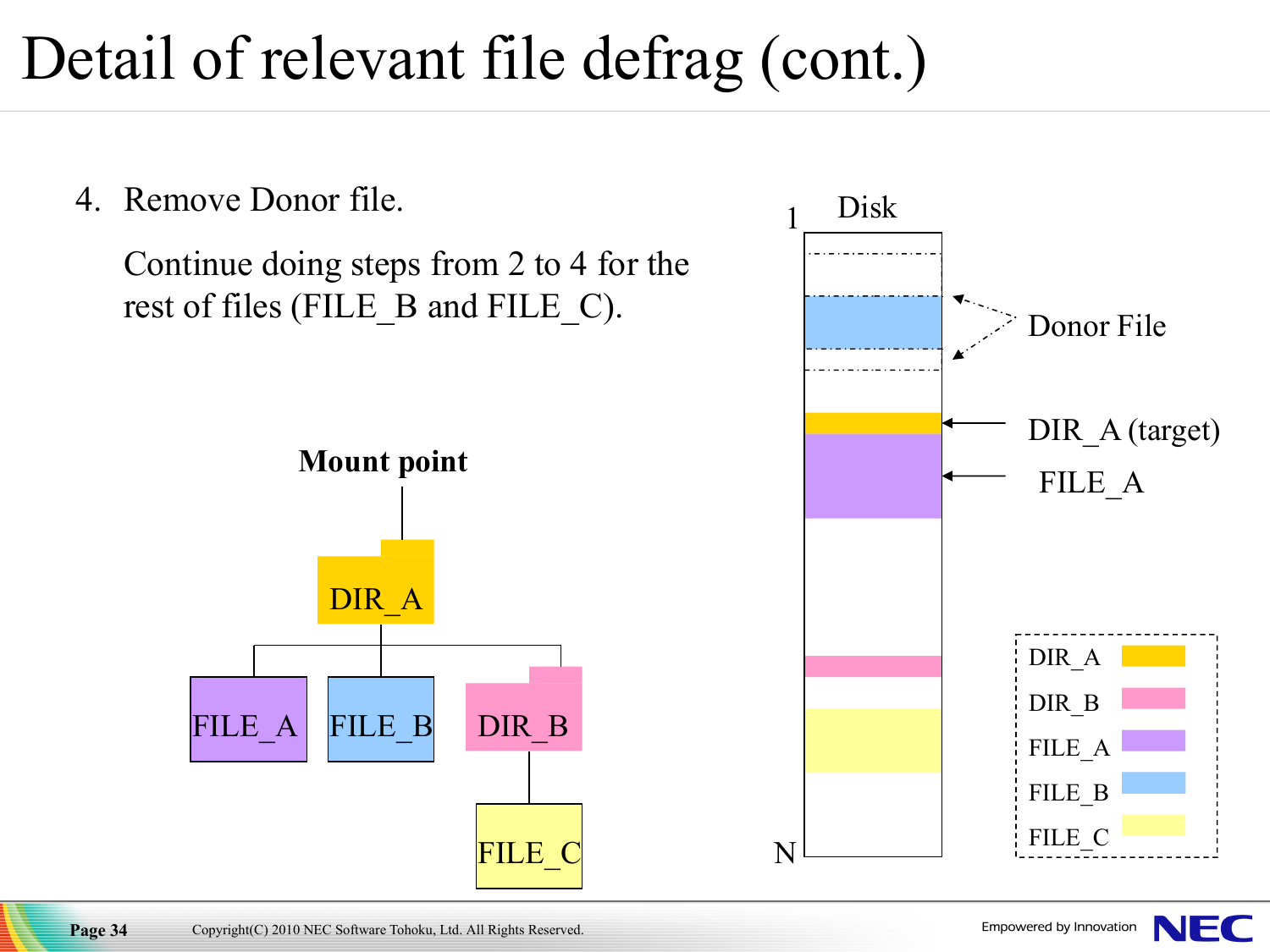### Detail of relevant file defragmentation (cont.)



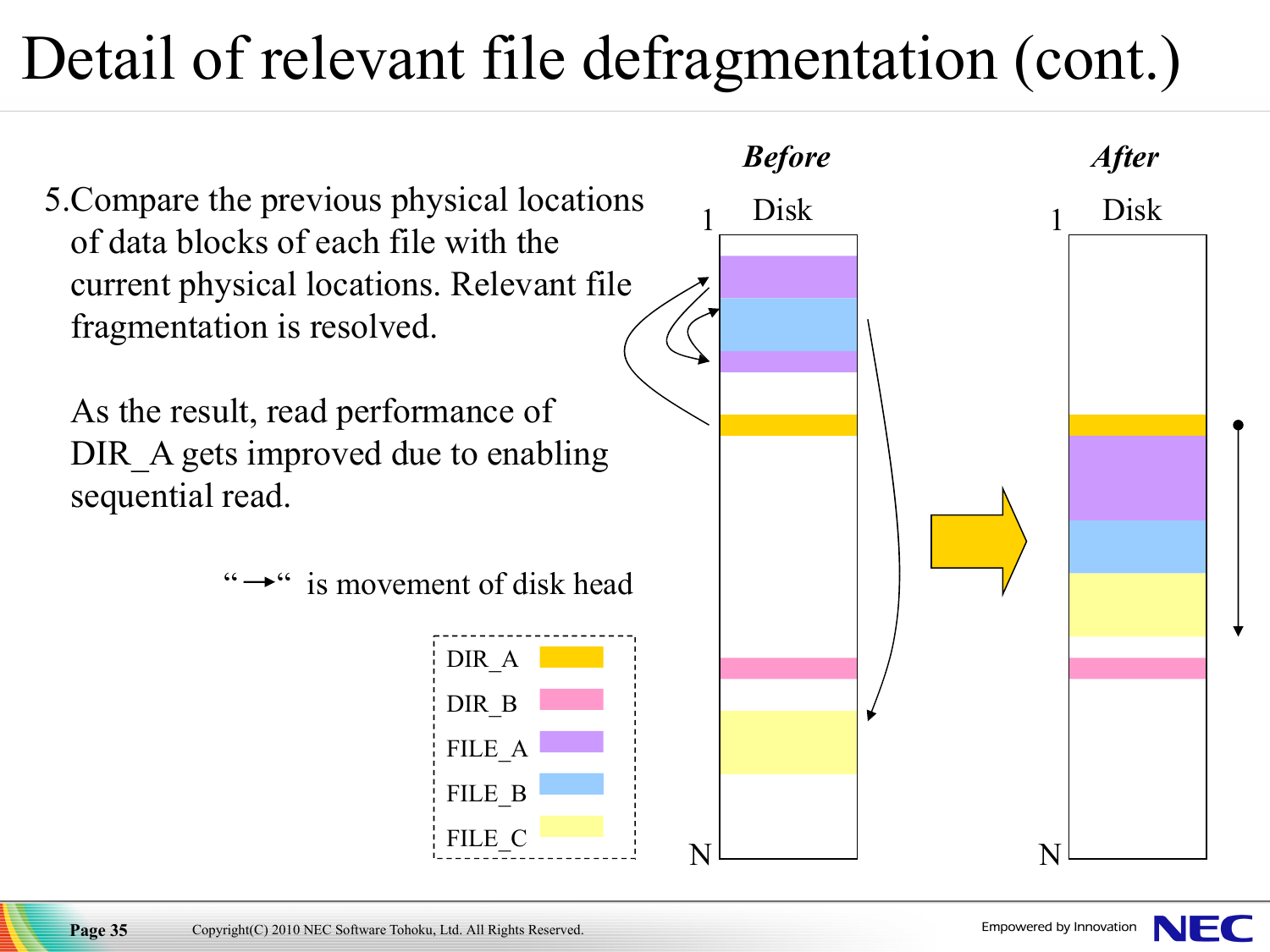#### Result of relevant file defragmentation

Result of relevant file defrag to kernel tree # e4defrag -r linux-2.6.35

|                 | <b>Before</b> | After |
|-----------------|---------------|-------|
| Extent count    | 33342         | 33342 |
| Read time (sec) | 204.8         | 164.3 |
| Make time (sec) | 379.5         | 374.4 |

Extent count is not changed, but resolved relevant file defrag brings 25% improved read performance.

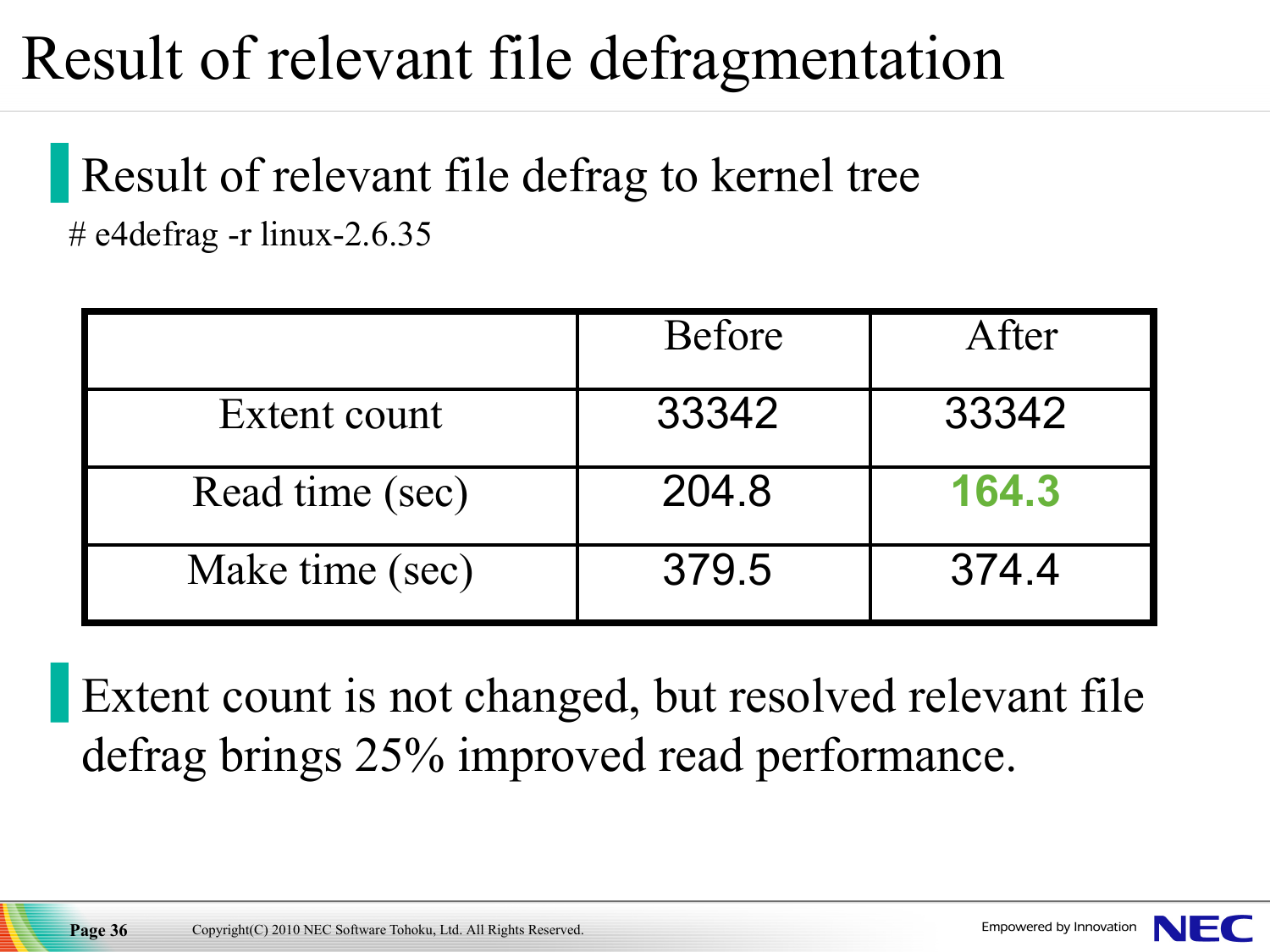#### <span id="page-36-0"></span>Current status / future plan

- Patches related to relevant file defrag (e4defrag -r) are under review.
- Accelerate e4defrag patches (include bug fixes) to be merged into e2fsprogs.
- e4defrag needs more feedbacks !

Implement free space defragmentation (e4defrag -f) We might implement this feature when the relevant defrag development is completed.

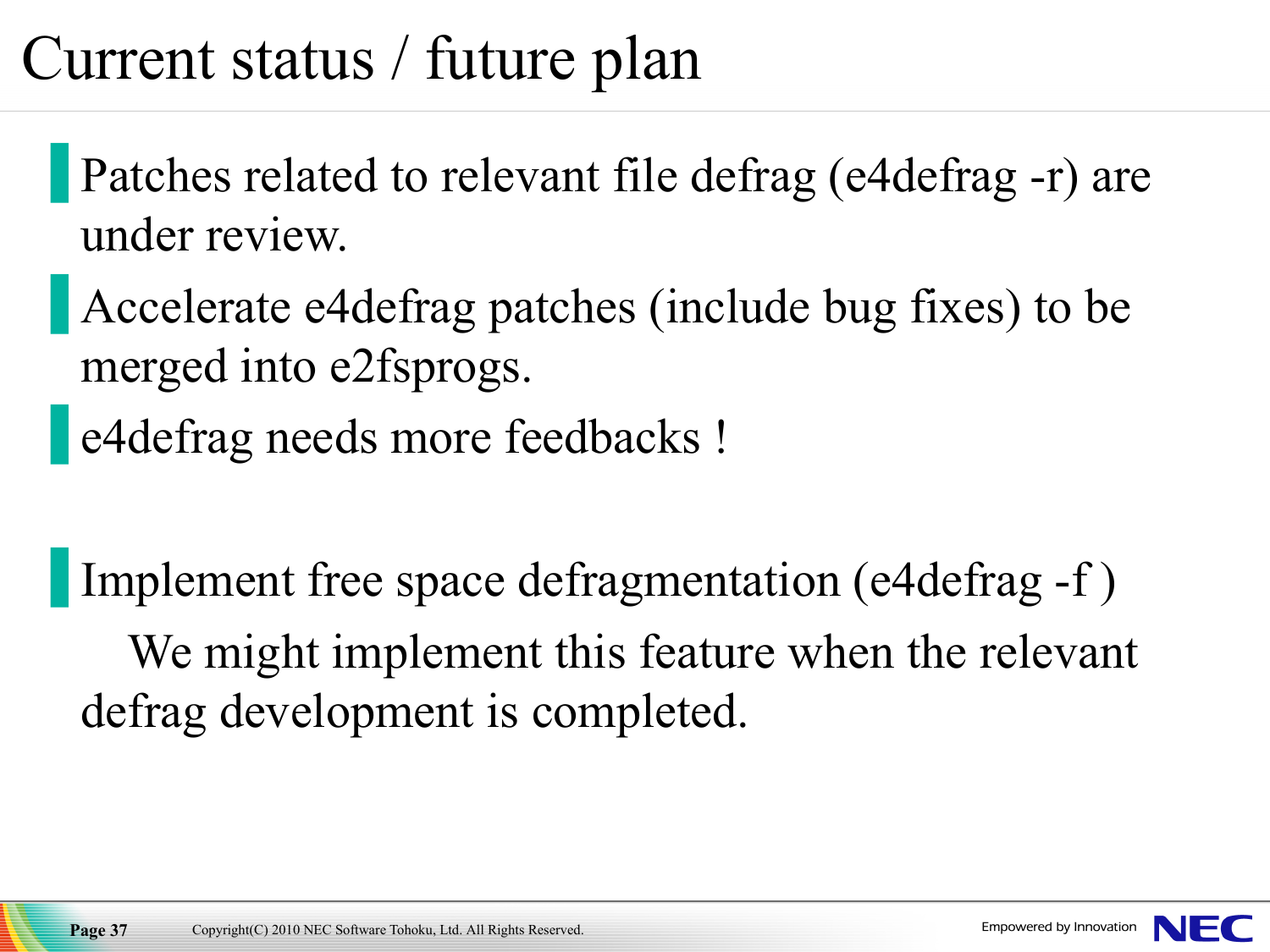#### How to start ext4 online defragmentation

Kernel: 2.6.31 or later (EXT4\_IOC\_MOVE\_EXT of ioctl has been merged)

Command: e4defrag (e2fsprogs-1.41.8 or later) To use the latest e4defrag command, apply the following patches to the e2fsprogs git tree [\(http://git.kernel.org/pub/scm/fs/ext2/e2fsprogs.git\)](http://git.kernel.org/pub/scm/fs/ext2/e2fsprogs.git). <http://marc.info/?l=linux-ext4&m=128272678710600&w=2>

Usage: e4defrag [-v] file...| directory...| device... e4defrag -c file...| directory...| device... e4defrag -r directory...| device...

#### ▐ **Any feedbacks of ext4 online defrag are welcome.**

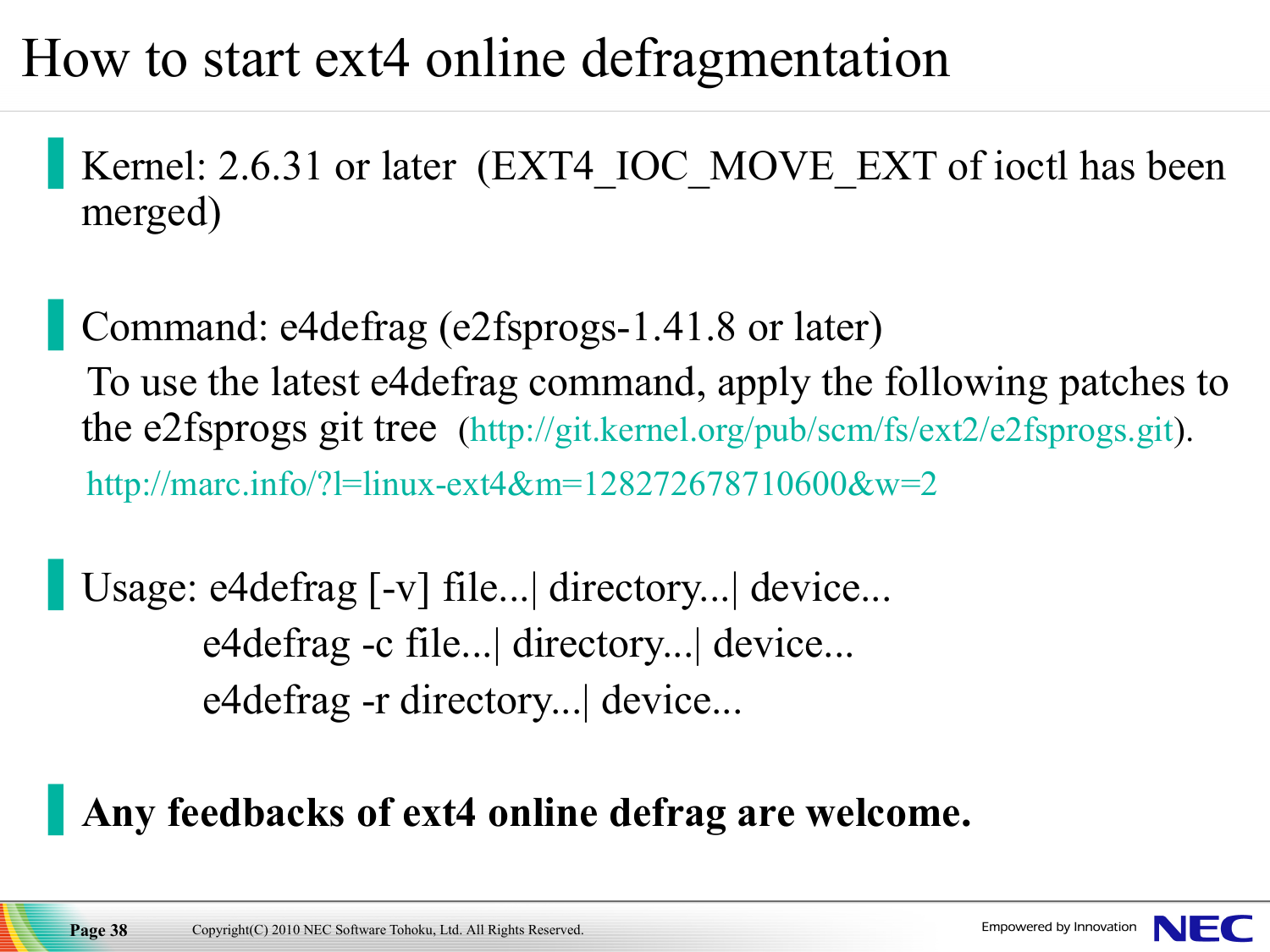#### Appendix

};

# **EXT4 IOC CONTROL PA** (new ioctl)

#### EXT4\_IOC\_CONTROL\_PA ioctl sets/discards inode PA to specified inode.

#define EXT4\_IOC\_CONTROL\_PA \_IOWR('f' , 16, struct ext4\_prealloc\_info) struct ext4\_prealloc\_info {

- 
- 
- 
- \_\_u64 pi\_pstart; /\* physical offset for the start of the PA from \* the beginning of the file (in/out) \*/
- u32 pi lstart;  $/*$  logical offset for the start of the PA from
	- \* the beginning of the disk (in/out) \*/
- $\mu$ 32 pi\_len;  $\frac{\pi}{2}$  /\* length for this PA (in/out) \*/
- $\mu$ 32 pi\_free;  $\prime^*$  the number of free blocks in this PA (out)  $\prime$ /
- u16 pi flags;  $\frac{\pi}{2}$  /\* flags for the inode PA setting ioctl (in) \*/

There are three flags for pi\_flags entry

-EXT4 MB MANDATORY Get blocks for inode PA from specified range, if not returns error. - EXT4 MB ADVISORY Get blocks from arbitrary range. - EXT4 MB\_DISCARD\_PA Discard inode PA

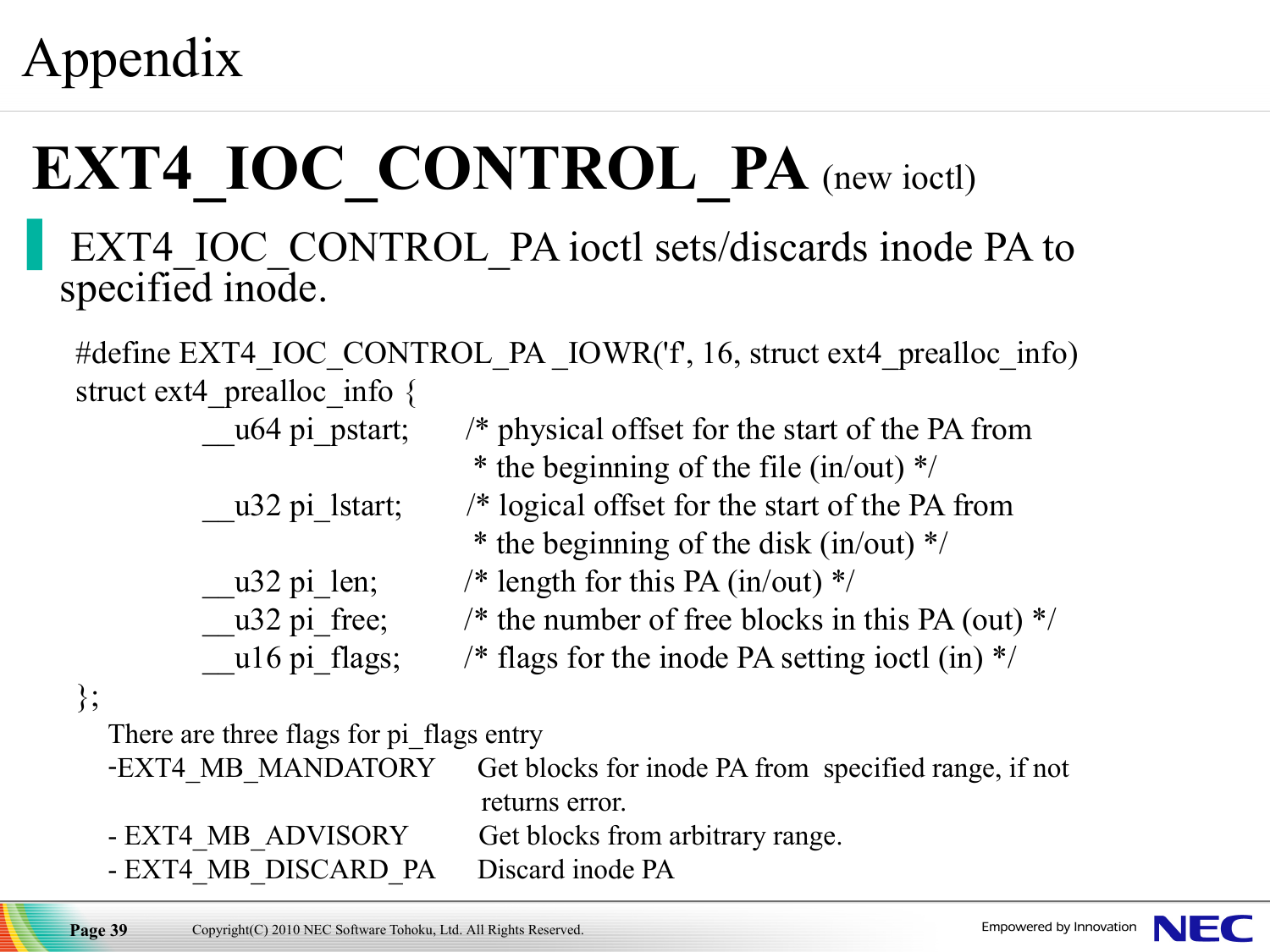EXT4 IOC GET PA ioctl gets inode PA of specified inode.

This ioctl is used for debug.

#define EXT4\_IOC\_GET\_PA \_IOWR('f' , 17, struct ext4\_prealloc\_list)

```
struct ext4 prealloc list {
         \text{u32 pl\_count}; /* size of pl_space array (in) */
         __u32 pl_mapped; /* number of PAs that were mapped (out) */
        u32 pl entries; /* number of PAs the inode has (out) */struct ext4 prealloc info pl space[0]; /* array of mapped PAs (out) */
};
```